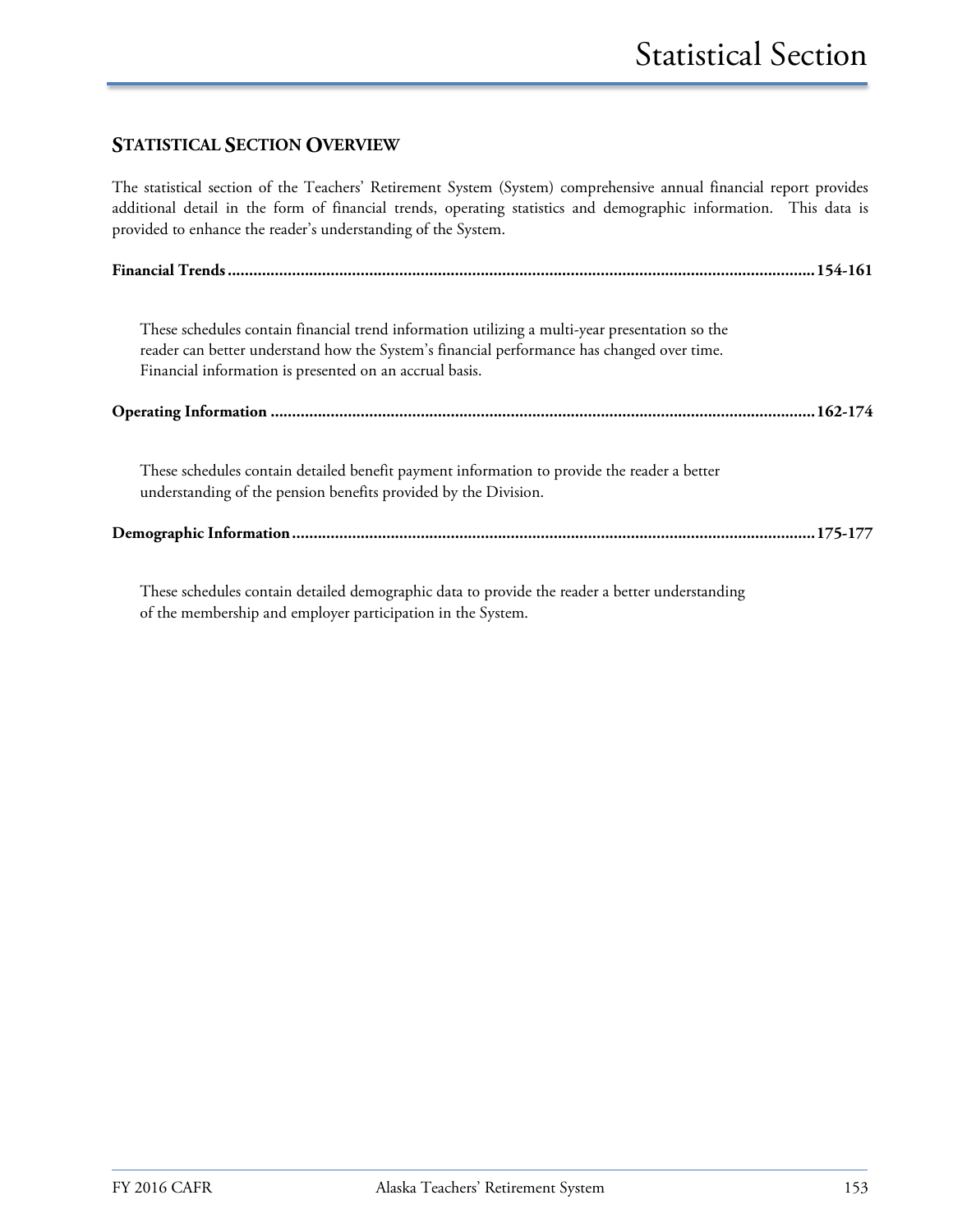| <b>Teachers' Retirement System</b><br><b>Defined Benefit Pension</b><br><b>Changes in Fiduciary Net Position</b><br>(In thousands)                                                                                                                                      |                                                         |               |               |               |             |  |
|-------------------------------------------------------------------------------------------------------------------------------------------------------------------------------------------------------------------------------------------------------------------------|---------------------------------------------------------|---------------|---------------|---------------|-------------|--|
| <b>Fiduciary Net</b><br>Increase /<br>(Decrease)<br><b>Fiduciary Net</b><br>Position,<br><b>Year Ended</b><br>in Fiduciary Net<br>Position,<br><b>Beginning</b><br>of Year<br><b>Additions</b><br><b>Deductions</b><br><b>End of Year</b><br>June 30<br><b>Position</b> |                                                         |               |               |               |             |  |
| 2007                                                                                                                                                                                                                                                                    | \$4,299,971                                             | \$<br>989,840 | \$<br>396,697 | \$<br>593,143 | \$4,893,114 |  |
| 2008                                                                                                                                                                                                                                                                    | 4,893,114                                               | 57,423        | 1,399,739     | (1,342,316)   | 3,550,798   |  |
| 2009                                                                                                                                                                                                                                                                    | 3,550,798                                               | (629, 058)    | 325,307       | (954, 365)    | 2,596,433   |  |
| 2010                                                                                                                                                                                                                                                                    | 2,596,433                                               | 458,984       | 338,860       | 120,124       | 2,716,557   |  |
| 2011                                                                                                                                                                                                                                                                    | 2,716,557                                               | 755,768       | 348,795       | 406,973       | 3,123,530   |  |
| 2012                                                                                                                                                                                                                                                                    | 3,123,530                                               | 249,803       | 366,686       | (116, 883)    | 3,006,647   |  |
| 2013                                                                                                                                                                                                                                                                    | 3,006,647                                               | 658,405       | 385,922       | 272,483       | 3,279,130   |  |
| 2014                                                                                                                                                                                                                                                                    | 3,279,130<br>894,170<br>402,161<br>492,009<br>3,771,139 |               |               |               |             |  |
| 2015                                                                                                                                                                                                                                                                    | 3,771,139                                               | 1,897,150     | 421,334       | 1,475,816     | 5,246,955   |  |
| 2016                                                                                                                                                                                                                                                                    | 5,246,955                                               | 135,476       | 440,230       | (304, 754)    | 4,942,201   |  |

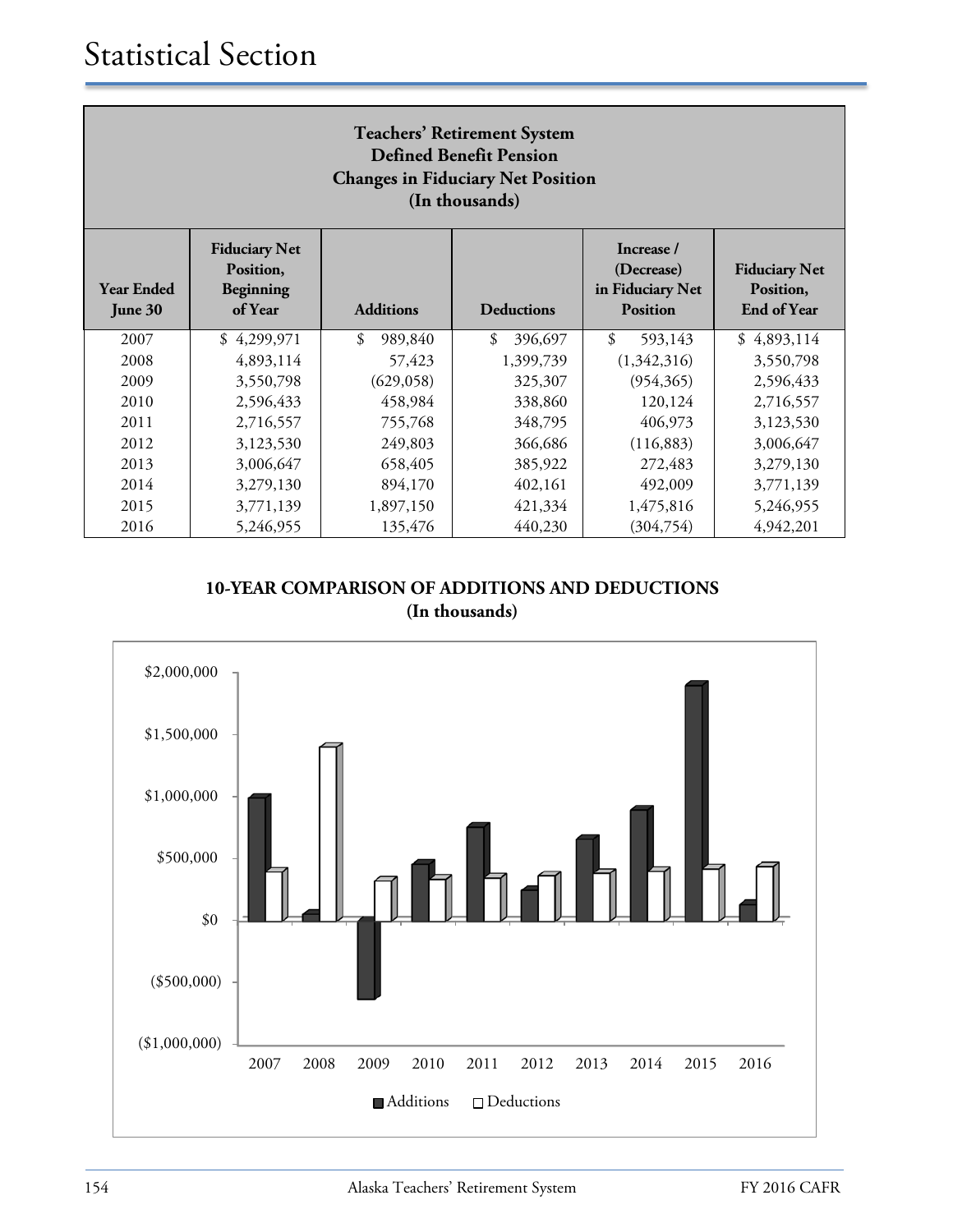| <b>Teachers' Retirement System</b><br><b>Defined Contribution Retirement Participant Directed</b><br><b>Changes in Fiduciary Net Position</b><br>(In thousands) |                                                           |                  |                   |                                                                        |                                                  |  |  |
|-----------------------------------------------------------------------------------------------------------------------------------------------------------------|-----------------------------------------------------------|------------------|-------------------|------------------------------------------------------------------------|--------------------------------------------------|--|--|
| <b>Year Ended</b><br>June 30                                                                                                                                    | <b>Fiduciary Net</b><br>Position,<br>Beginning<br>of Year | <b>Additions</b> | <b>Deductions</b> | Increase /<br>(Decrease) in<br><b>Fiduciary Net</b><br><b>Position</b> | <b>Fiduciary Net</b><br>Position, End of<br>Year |  |  |
| 2007                                                                                                                                                            | $\mathcal{S}$                                             | \$<br>5,543      | \$<br>36          | $\mathcal{S}$<br>5,507                                                 | \$<br>5,507                                      |  |  |
| 2008                                                                                                                                                            | 5,507                                                     | 8,825            | 278               | 8,547                                                                  | 14,054                                           |  |  |
| 2009                                                                                                                                                            | 14,054                                                    | 13,132           | 498               | 12,634                                                                 | 26,688                                           |  |  |
| 2010                                                                                                                                                            | 26,688                                                    | 22,359           | 1,053             | 21,306                                                                 | 47,994                                           |  |  |
| 2011                                                                                                                                                            | 47,994                                                    | 38,355           | 2,377             | 35,978                                                                 | 83,972                                           |  |  |
| 2012                                                                                                                                                            | 83,972                                                    | 29,791           | 3,374             | 26,417                                                                 | 110,389                                          |  |  |
| 2013                                                                                                                                                            | 110,389                                                   | 50,560           | 7,715             | 42,845                                                                 | 153,234                                          |  |  |
| 2014                                                                                                                                                            | 153,234                                                   | 68,315           | 6,281             | 62,034                                                                 | 215,268                                          |  |  |
| 2015                                                                                                                                                            | 215,268                                                   | 44,952           | 7,972             | 36,980                                                                 | 252,248                                          |  |  |
| 2016                                                                                                                                                            | 252,248                                                   | 45,965           | 8,615             | 37,350                                                                 | 289,598                                          |  |  |

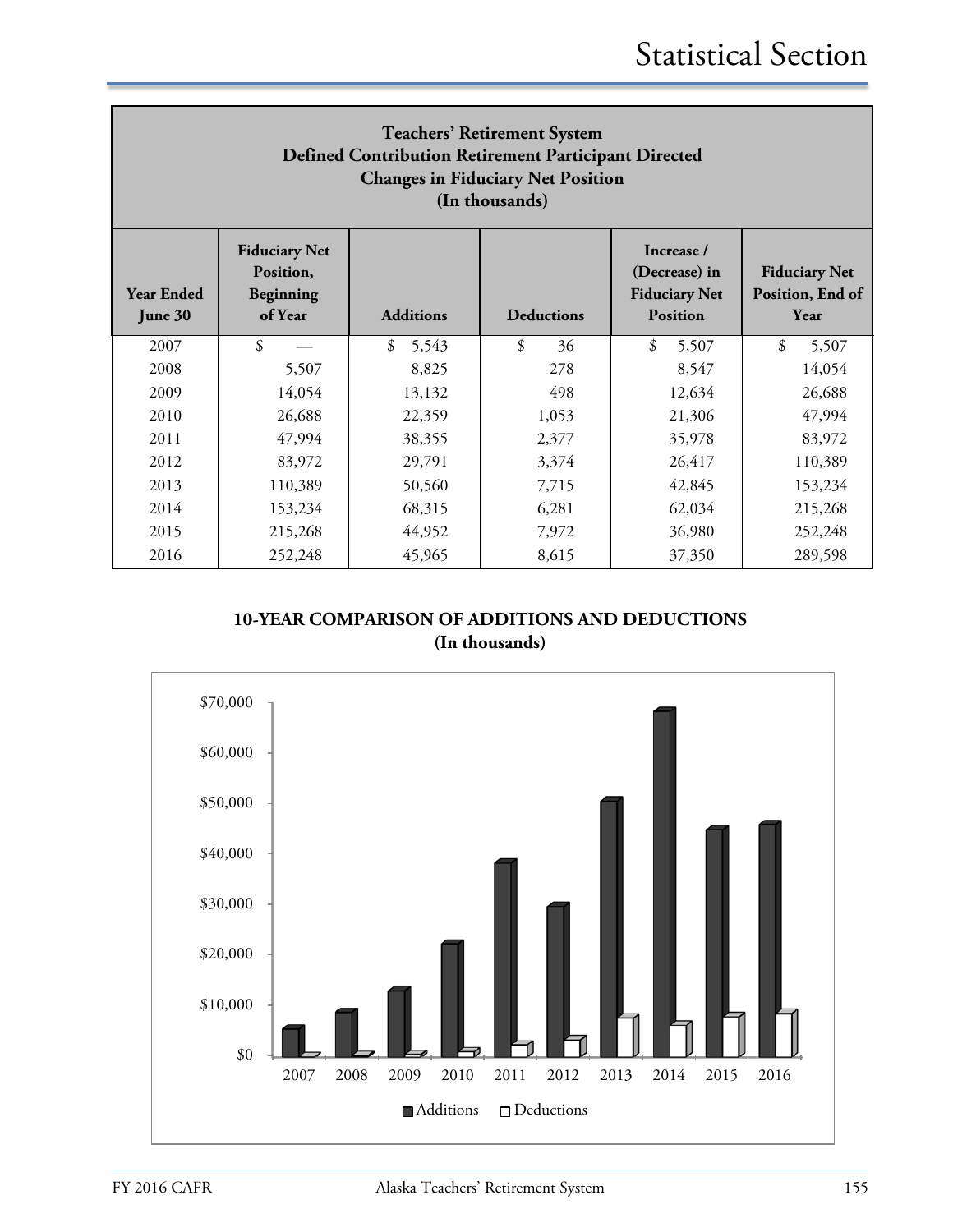| <b>Teachers' Retirement System</b><br>Defined Benefit Alaska Retiree Healthcare Trust<br><b>Changes in Fiduciary Net Position</b><br>(In thousands) |                                                         |             |              |             |             |  |  |
|-----------------------------------------------------------------------------------------------------------------------------------------------------|---------------------------------------------------------|-------------|--------------|-------------|-------------|--|--|
| <b>Year Ended</b><br>June 30                                                                                                                        | <b>Fiduciary Net</b><br>Position,<br><b>End of Year</b> |             |              |             |             |  |  |
| 2008                                                                                                                                                | \$                                                      | \$1,283,865 | \$<br>30,292 | \$1,253,573 | \$1,253,573 |  |  |
| 2009                                                                                                                                                | 1,253,573                                               | (27, 157)   | 95,383       | (122,540)   | 1,131,033   |  |  |
| 2010                                                                                                                                                | 1,131,033                                               | 300,736     | 124,133      | 176,603     | 1,307,636   |  |  |
| 2011                                                                                                                                                | 1,307,636                                               | 408,179     | 106,485      | 301,694     | 1,609,330   |  |  |
| 2012                                                                                                                                                | 1,609,330                                               | 137,594     | 113,883      | 23,711      | 1,633,041   |  |  |
| 2013                                                                                                                                                | 1,633,041                                               | 357,454     | 124,074      | 233,380     | 1,866,421   |  |  |
| 2014                                                                                                                                                | 1,866,421<br>502,833<br>121,119<br>381,714<br>2,248,135 |             |              |             |             |  |  |
| 2015                                                                                                                                                | 2,248,135                                               | 456,055     | 115,224      | 340,831     | 2,588,966   |  |  |
| 2016                                                                                                                                                | 2,588,966                                               | 63,079      | 128,465      | (65,386)    | 2,523,580   |  |  |

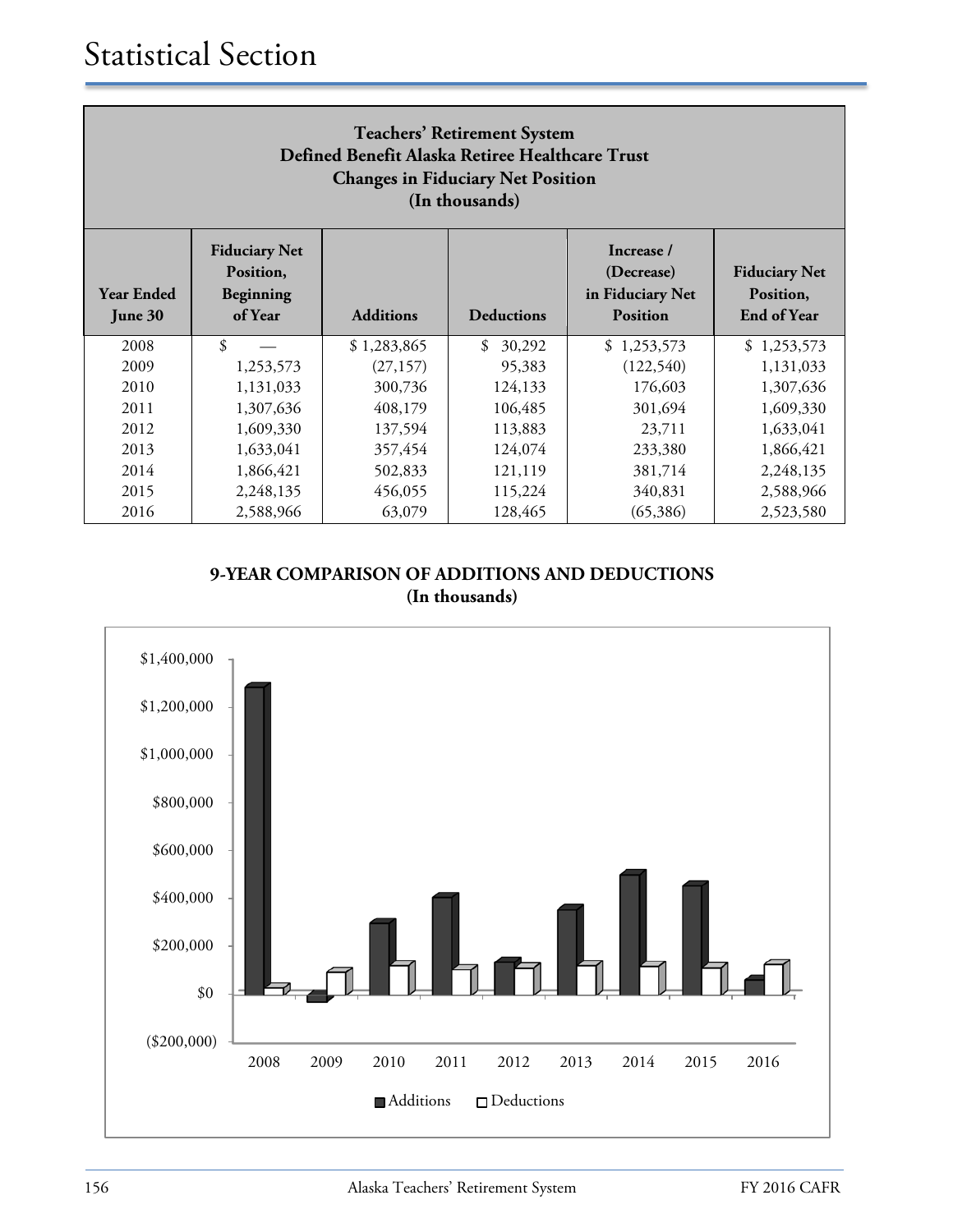| <b>Teachers' Retirement System</b><br>Defined Contribution Retirement Occupational Death & Disability<br><b>Changes in Fiduciary Net Position</b><br>(In thousands) |                                                                                                                                                                                                                                         |                     |    |           |           |  |  |  |
|---------------------------------------------------------------------------------------------------------------------------------------------------------------------|-----------------------------------------------------------------------------------------------------------------------------------------------------------------------------------------------------------------------------------------|---------------------|----|-----------|-----------|--|--|--|
| <b>Year Ended</b><br>June 30                                                                                                                                        | <b>Fiduciary Net</b><br>Increase /<br>(Decrease) in<br>Position,<br><b>Fiduciary Net</b><br><b>Fiduciary Net</b><br>Position,<br>Beginning<br><b>Additions</b><br>of Year<br><b>Deductions</b><br><b>Position</b><br><b>End of Year</b> |                     |    |           |           |  |  |  |
| 2008                                                                                                                                                                | \$                                                                                                                                                                                                                                      | \$<br>400           | \$ | \$<br>400 | \$<br>400 |  |  |  |
| 2009                                                                                                                                                                | 400                                                                                                                                                                                                                                     | 554                 |    | 554       | 954       |  |  |  |
| 2010                                                                                                                                                                | 954                                                                                                                                                                                                                                     | 525                 |    | 525       | 1,479     |  |  |  |
| 2011                                                                                                                                                                | 1,479                                                                                                                                                                                                                                   | 801                 |    | 801       | 2,280     |  |  |  |
| 2012                                                                                                                                                                | 2,280                                                                                                                                                                                                                                   | 31                  |    | 31        | 2,311     |  |  |  |
| 2013                                                                                                                                                                | 2,311                                                                                                                                                                                                                                   | 284                 |    | 284       | 2,595     |  |  |  |
| 2014                                                                                                                                                                | 2,595                                                                                                                                                                                                                                   | 480<br>480<br>3,075 |    |           |           |  |  |  |
| 2015                                                                                                                                                                | 3,075                                                                                                                                                                                                                                   | 99                  | 21 | 78        | 3,153     |  |  |  |
| 2016                                                                                                                                                                | 3,153                                                                                                                                                                                                                                   | (8)                 | 8  | (16)      | 3,137     |  |  |  |

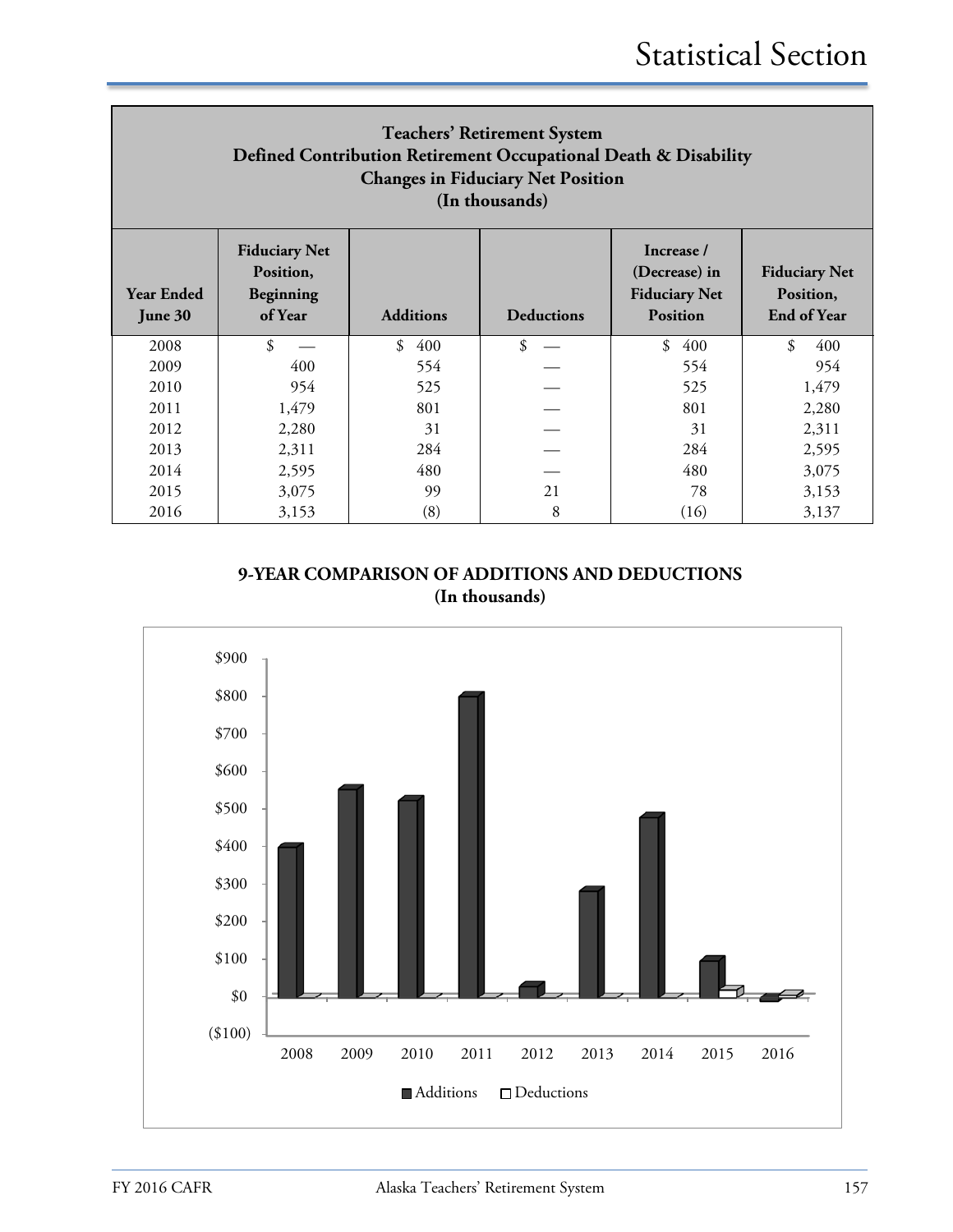| <b>Teachers' Retirement System</b><br><b>Defined Contribution Retirement Medical Plan</b><br><b>Changes in Fiduciary Net Position</b><br>(In thousands) |                                                              |                  |                            |                                                                        |                                                  |  |  |
|---------------------------------------------------------------------------------------------------------------------------------------------------------|--------------------------------------------------------------|------------------|----------------------------|------------------------------------------------------------------------|--------------------------------------------------|--|--|
| <b>Year Ended</b><br>June 30                                                                                                                            | <b>Fiduciary Net</b><br>Position,<br>Beginning<br>of Year    | <b>Additions</b> | <b>Deductions</b>          | Increase /<br>(Decrease) in<br><b>Fiduciary Net</b><br><b>Position</b> | <b>Fiduciary Net</b><br>Position, End of<br>Year |  |  |
| 2007                                                                                                                                                    | \$                                                           | \$<br>590        | $\boldsymbol{\mathcal{S}}$ | \$<br>590                                                              | \$<br>590                                        |  |  |
| 2008                                                                                                                                                    | 590                                                          | 656              |                            | 656                                                                    | 1,246                                            |  |  |
| 2009                                                                                                                                                    | 1,246                                                        | 766              |                            | 766                                                                    | 2,012                                            |  |  |
| 2010                                                                                                                                                    | 2,012                                                        | 1,586            |                            | 1,586                                                                  | 3,598                                            |  |  |
| 2011                                                                                                                                                    | 3,598                                                        | 1,947            |                            | 1,947                                                                  | 5,545                                            |  |  |
| 2012                                                                                                                                                    | 5,545                                                        | 1,267            |                            | 1,267                                                                  | 6,812                                            |  |  |
| 2013                                                                                                                                                    | 6,812                                                        | 1,970            | $\mathfrak{Z}$             | 1,967                                                                  | 8,779                                            |  |  |
| 2014                                                                                                                                                    | $\overline{\mathbf{3}}$<br>2,861<br>8,779<br>2,858<br>11,637 |                  |                            |                                                                        |                                                  |  |  |
| 2015                                                                                                                                                    | 11,637                                                       | 6,147            | 18                         | 6,129                                                                  | 17,766                                           |  |  |
| 2016                                                                                                                                                    | 17,766                                                       | 6,399            | 86                         | 6,313                                                                  | 24,079                                           |  |  |

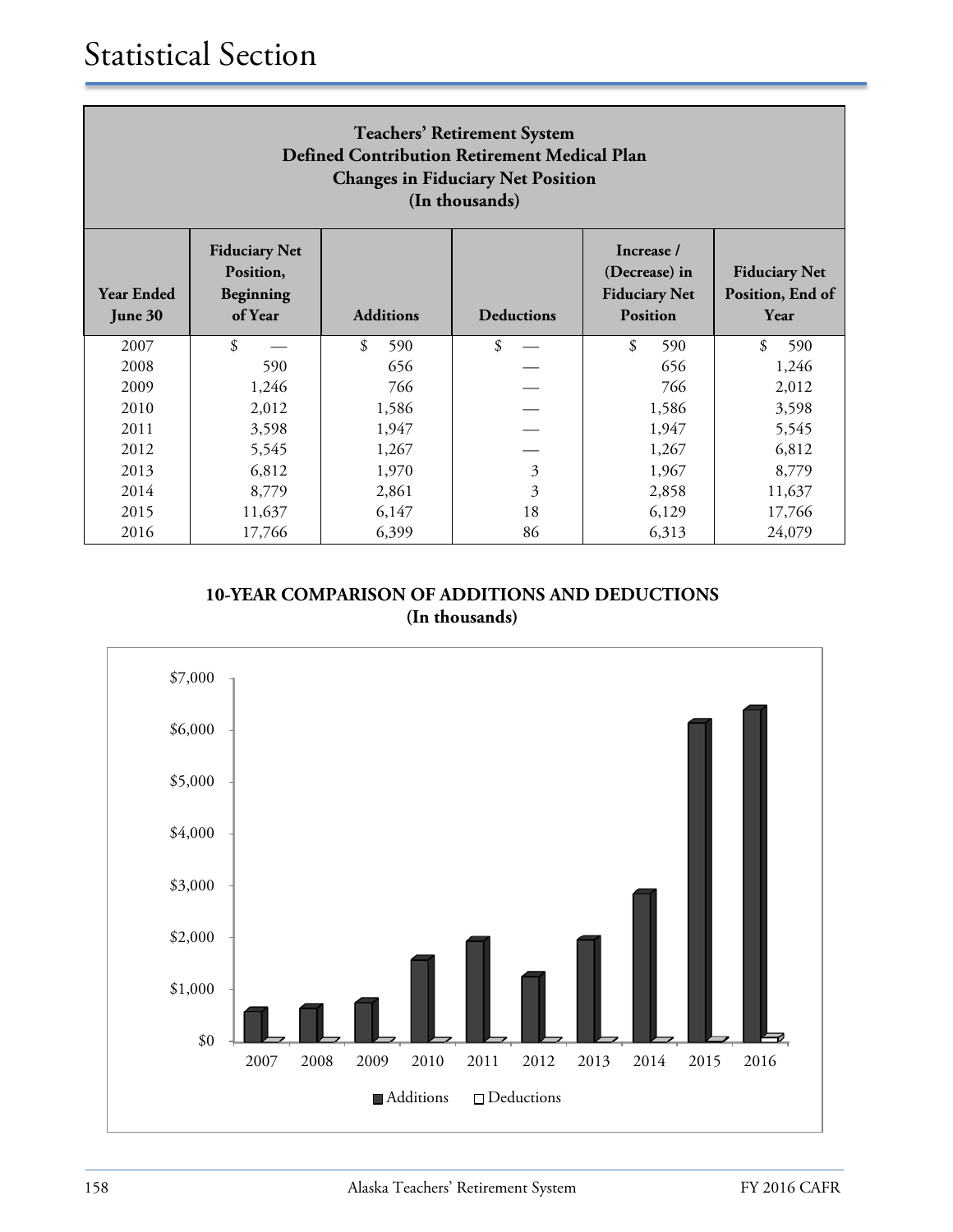| <b>Teachers' Retirement System</b><br>Defined Contribution Retirement Health Reimbursement Arrangement<br><b>Changes in Fiduciary Net Position</b><br>(In thousands) |                                                           |                  |                   |                                                                        |                                                          |  |  |
|----------------------------------------------------------------------------------------------------------------------------------------------------------------------|-----------------------------------------------------------|------------------|-------------------|------------------------------------------------------------------------|----------------------------------------------------------|--|--|
| <b>Year Ended</b><br>June 30                                                                                                                                         | <b>Fiduciary Net</b><br>Position,<br>Beginning<br>of Year | <b>Additions</b> | <b>Deductions</b> | Increase /<br>(Decrease) in<br><b>Fiduciary Net</b><br><b>Position</b> | <b>Fiduciary Net</b><br><b>Position</b> , End<br>of Year |  |  |
| 2007                                                                                                                                                                 | \$                                                        | \$<br>974        | \$                | \$<br>974                                                              | \$<br>974                                                |  |  |
| 2008                                                                                                                                                                 | 974                                                       | 2,202            |                   | 2,202                                                                  | 3,176                                                    |  |  |
| 2009                                                                                                                                                                 | 3,176                                                     | 2,650            |                   | 2,650                                                                  | 5,826                                                    |  |  |
| 2010                                                                                                                                                                 | 5,826                                                     | 4,814            |                   | 4,814                                                                  | 10,640                                                   |  |  |
| 2011                                                                                                                                                                 | 10,640                                                    | 7,606            |                   | 7,606                                                                  | 18,246                                                   |  |  |
| 2012                                                                                                                                                                 | 18,246                                                    | 6,491            |                   | 6,491                                                                  | 24,737                                                   |  |  |
| 2013                                                                                                                                                                 | 24,737                                                    | 10,079           | 3                 | 10,076                                                                 | 34,813                                                   |  |  |
| 2014                                                                                                                                                                 | 34,813                                                    | 14,662           | 3                 | 14,659                                                                 | 49,472                                                   |  |  |
| 2015                                                                                                                                                                 | 49,472                                                    | 10,178           |                   | 10,178                                                                 | 59,650                                                   |  |  |
| 2016                                                                                                                                                                 | 59,650                                                    | 9,332            |                   | 9,332                                                                  | 68,982                                                   |  |  |

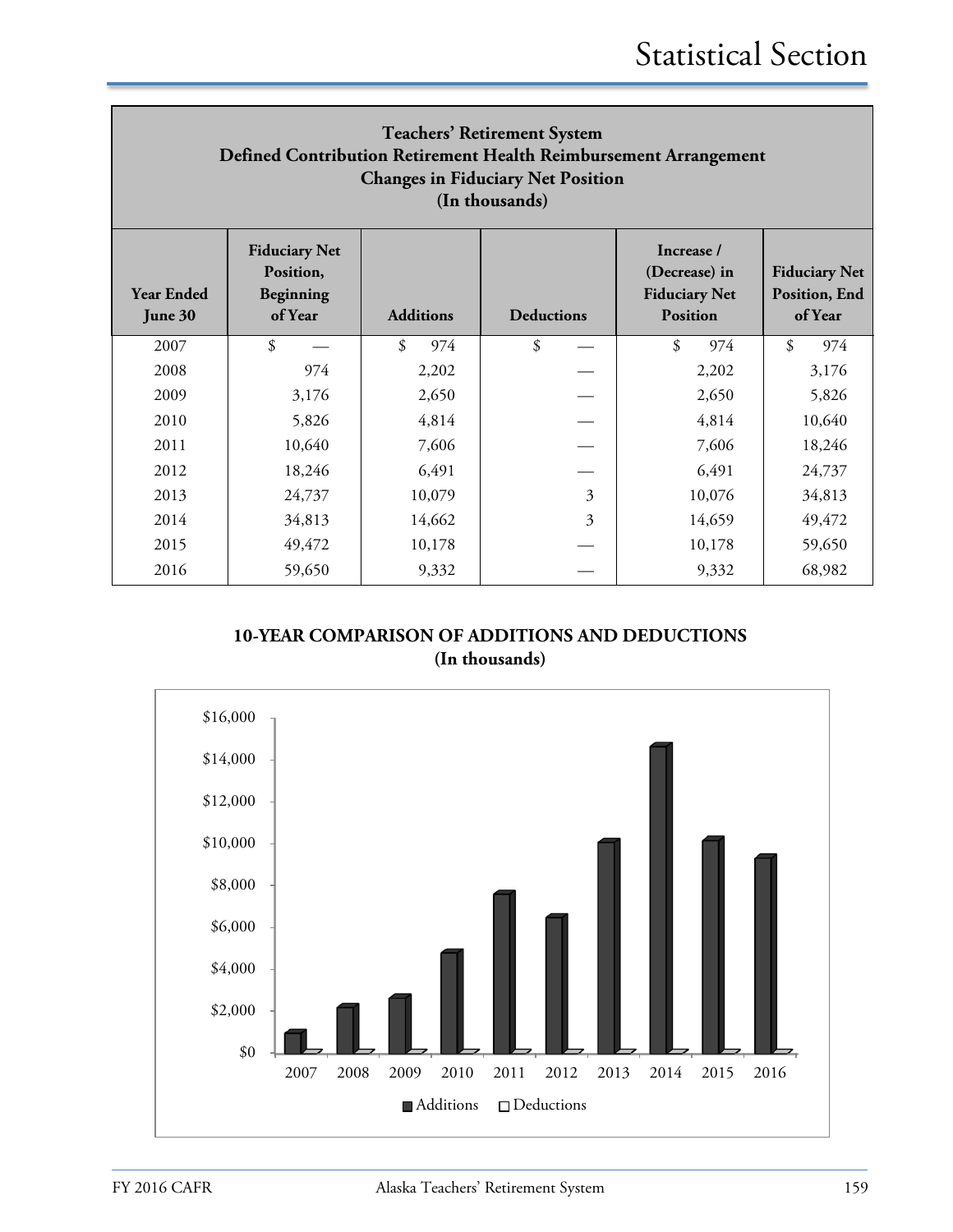| <b>Teachers' Retirement System</b><br><b>Defined Benefit Pension</b><br><b>Additions by Source</b><br>(In thousands) |                                        |                                  |                              |                                              |             |               |
|----------------------------------------------------------------------------------------------------------------------|----------------------------------------|----------------------------------|------------------------------|----------------------------------------------|-------------|---------------|
| Year<br>Ended<br>June 30                                                                                             | Plan<br>Member<br><b>Contributions</b> | Employer<br><b>Contributions</b> | <b>State</b><br>of<br>Alaska | <b>Net</b><br>Investment<br>Income<br>(Loss) | Other       | <b>Total</b>  |
| 2007                                                                                                                 | \$<br>55,689                           | \$<br>153,618                    | \$                           | 780,512<br>\$                                | \$<br>21    | 989,840<br>\$ |
| 2008                                                                                                                 | 54,121                                 | 31,313                           | 111,237                      | (139, 282)                                   | 34          | 57,423        |
| 2009                                                                                                                 | 53,544                                 | 27,110                           | 104,423                      | (814, 138)                                   | 3           | (629, 058)    |
| 2010                                                                                                                 | 56,554                                 | 33,800                           | 100,475                      | 268,146                                      | 9           | 458,984       |
| 2011                                                                                                                 | 55,347                                 | 32,804                           | 109,343                      | 558,220                                      | 54          | 755,768       |
| 2012                                                                                                                 | 52,020                                 | 38,189                           | 157,387                      | 2,190                                        | 17          | 249,803       |
| 2013                                                                                                                 | 50,201                                 | 37,372                           | 196,945                      | 373,868                                      | 19          | 658,405       |
| 2014                                                                                                                 | 47,724                                 | 37,571                           | 208,890                      | 599,958                                      | 27          | 894,170       |
| 2015                                                                                                                 | 45,506                                 | 36,374                           | 1,662,700                    | 152,561                                      | $\mathbf Q$ | 1,897,150     |
| 2016                                                                                                                 | 42,654                                 | 33,478                           | 90,589                       | (31,340)                                     | 95          | 135,476       |

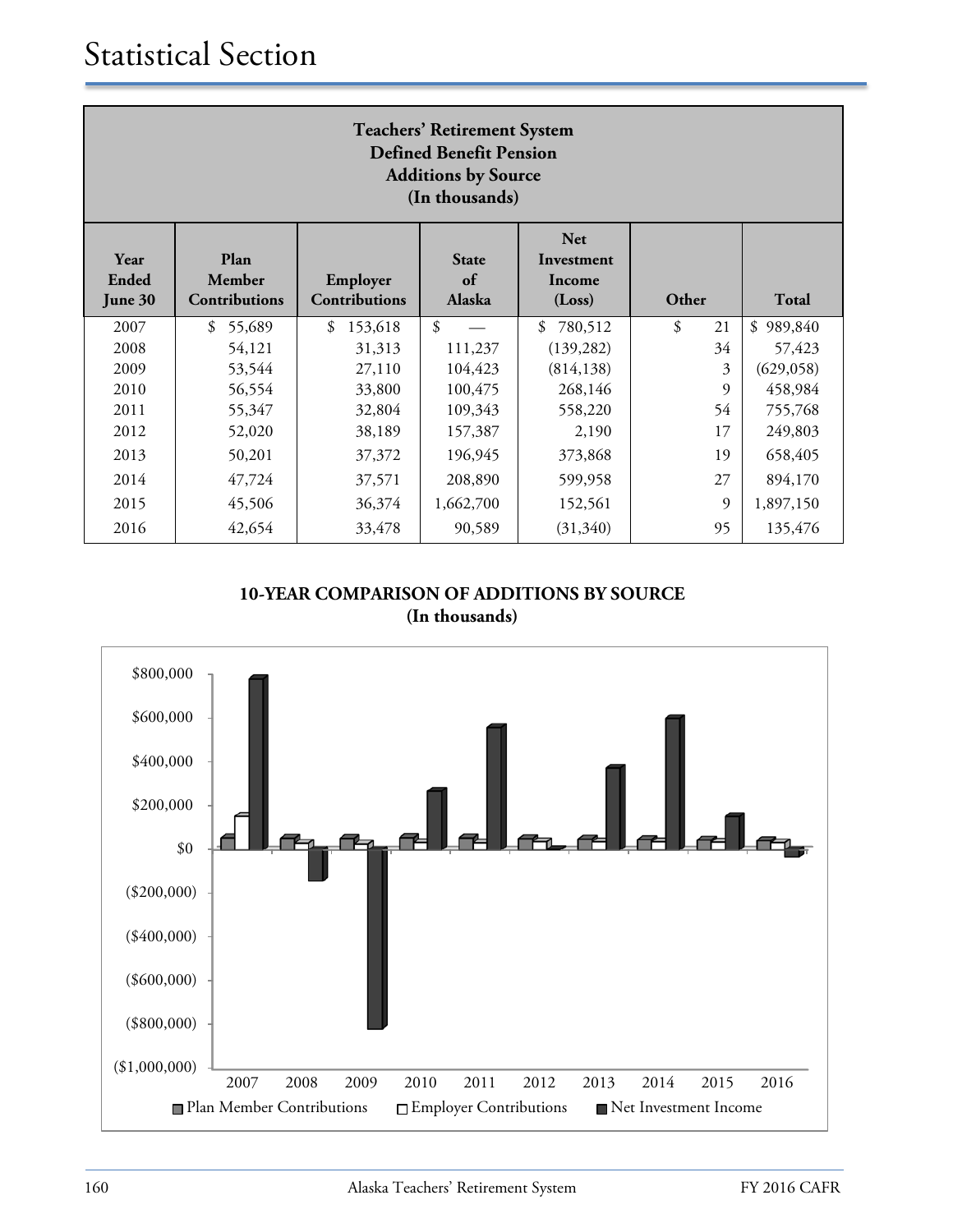| <b>Teachers' Retirement System</b><br>Defined Contribution Retirement Participant Directed<br><b>Additions by Source</b><br>(In thousands)                            |             |             |           |                |             |  |  |
|-----------------------------------------------------------------------------------------------------------------------------------------------------------------------|-------------|-------------|-----------|----------------|-------------|--|--|
| Plan<br>Year<br><b>Net Investment</b><br>Ended<br>Member<br>Employer<br>Income<br><b>Contributions</b><br>Other<br><b>Total</b><br>Contributions<br>June 30<br>(Loss) |             |             |           |                |             |  |  |
| 2007                                                                                                                                                                  | \$<br>2,827 | \$<br>2,465 | \$<br>251 | \$             | \$<br>5,543 |  |  |
| 2008                                                                                                                                                                  | 5,347       | 4,717       | (1,239)   |                | 8,825       |  |  |
| 2009                                                                                                                                                                  | 8,077       | 7,023       | (1,968)   |                | 13,132      |  |  |
| 2010                                                                                                                                                                  | 11,051      | 9,658       | 1,650     |                | 22,359      |  |  |
| 2011                                                                                                                                                                  | 13,665      | 11,943      | 12,742    | 5              | 38,355      |  |  |
| 2012                                                                                                                                                                  | 16,095      | 14,003      | (307)     |                | 29,791      |  |  |
| 2013                                                                                                                                                                  | 18,044      | 14,474      | 18,040    | $\overline{2}$ | 50,560      |  |  |
| 2014                                                                                                                                                                  | 20,326      | 16,098      | 31,887    | $\overline{4}$ | 68,315      |  |  |
| 2015                                                                                                                                                                  | 22,269      | 17,863      | 4,820     |                | 44,952      |  |  |
| 2016                                                                                                                                                                  | 24,904      | 20,280      | 773       | 8              | 45,965      |  |  |

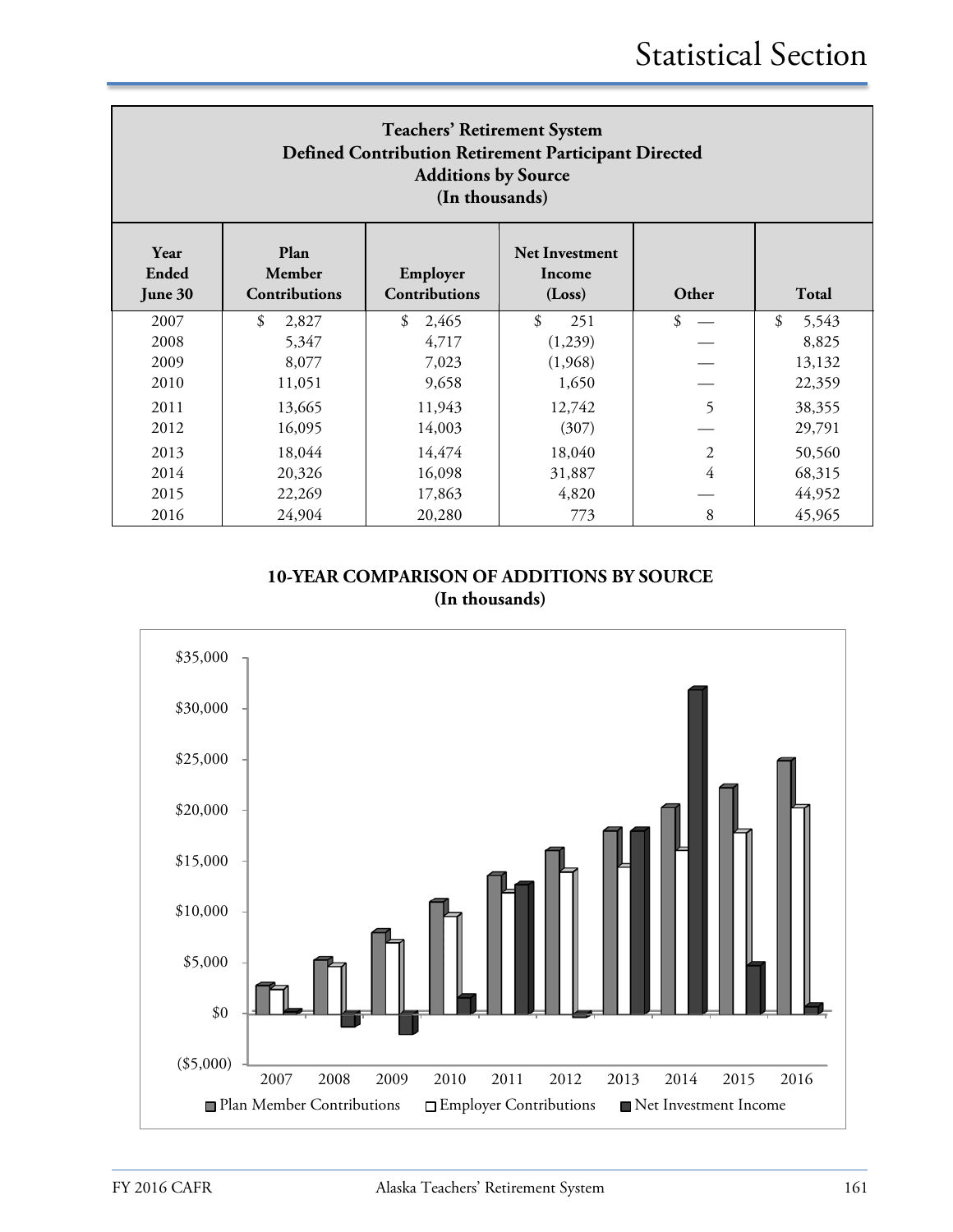| <b>Teachers' Retirement System</b><br>Defined Benefit Alaska Retiree Healthcare Trust<br><b>Additions by Source</b><br>(In thousands)                                                                           |       |              |           |               |             |        |             |
|-----------------------------------------------------------------------------------------------------------------------------------------------------------------------------------------------------------------|-------|--------------|-----------|---------------|-------------|--------|-------------|
| <b>Net</b><br>Plan<br>Year<br><b>State</b><br>Investment<br>Ended<br>of<br>Member<br>Employer<br>Income<br>Contributions<br><b>Total</b><br>Alaska<br>Other<br><b>Transfer</b><br>June 30<br>Premiums<br>(Loss) |       |              |           |               |             |        |             |
| 2008                                                                                                                                                                                                            | \$111 | \$<br>43,697 | \$158,755 | \$<br>(5,318) | \$1,086,620 | \$     | \$1,283,865 |
| 2009                                                                                                                                                                                                            | 116   | 47,174       | 101,877   | (179, 919)    |             | 3,595  | (27, 157)   |
| 2010                                                                                                                                                                                                            | 117   | 42,694       | 72,987    | 125,903       |             | 59,035 | 300,736     |
| 2011                                                                                                                                                                                                            | 138   | 43,217       | 81,507    | 278,366       |             | 4,951  | 408,179     |
| 2012                                                                                                                                                                                                            | 183   | 36,281       | 77,130    | 11,465        |             | 12,535 | 137,594     |
| 2013                                                                                                                                                                                                            | 250   | 35,293       | 105,832   | 211,927       |             | 4,152  | 357,454     |
| 2014                                                                                                                                                                                                            | 263   | 31,980       | 107,956   | 356,411       |             | 6,223  | 502,833     |
| 2015                                                                                                                                                                                                            | 227   | 26,922       | 337,300   | 76,174        |             | 15,432 | 456,055     |
| 2016                                                                                                                                                                                                            | 306   | 26,580       | 39,519    | (13,070)      |             | 9,744  | 63,079      |

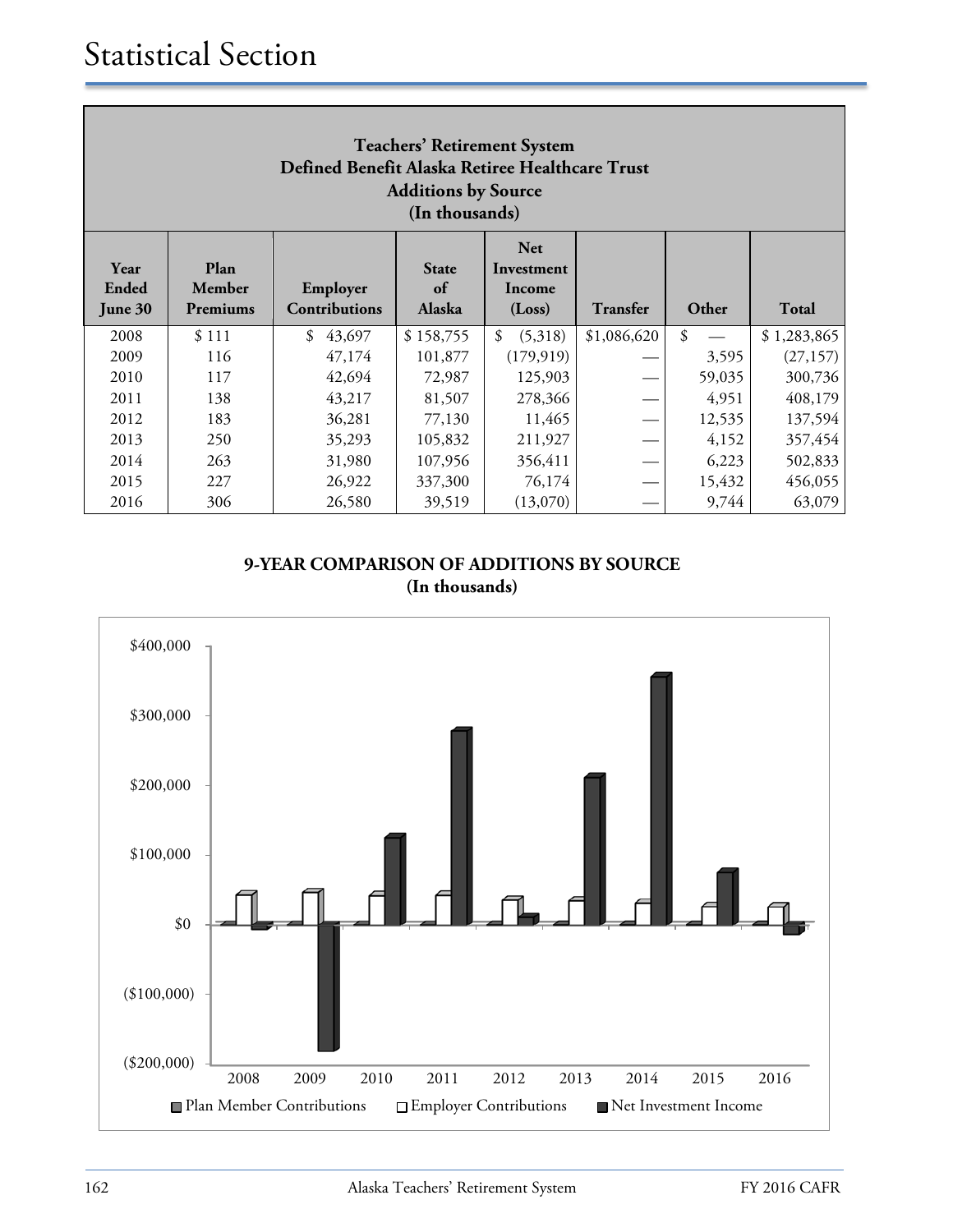| <b>Teachers' Retirement System</b><br>Defined Contribution Retirement Occupational Death & Disability<br><b>Additions by Source</b><br>(In thousands) |                                  |                                        |       |           |  |  |  |
|-------------------------------------------------------------------------------------------------------------------------------------------------------|----------------------------------|----------------------------------------|-------|-----------|--|--|--|
| Plan<br>Ended<br>June 30                                                                                                                              | Employer<br><b>Contributions</b> | <b>Net Investment</b><br>Income (Loss) | Other | Total     |  |  |  |
| 2008                                                                                                                                                  | \$<br>408                        | \$<br>(8)                              | \$    | \$<br>400 |  |  |  |
| 2009                                                                                                                                                  | 623                              | (69)                                   |       | 554       |  |  |  |
| 2010                                                                                                                                                  | 442                              | 83                                     |       | 525       |  |  |  |
| 2011                                                                                                                                                  | 474                              | 327                                    |       | 801       |  |  |  |
| 2012                                                                                                                                                  | (1)                              | 32                                     |       | 31        |  |  |  |
| 2013                                                                                                                                                  |                                  | 284                                    |       | 284       |  |  |  |
| 2014                                                                                                                                                  |                                  | 480                                    |       | 480       |  |  |  |
| 2015                                                                                                                                                  |                                  | 99                                     |       | 99        |  |  |  |
| 2016                                                                                                                                                  |                                  | (10)                                   |       | (8)       |  |  |  |

**9-YEAR COMPARISON OF ADDITIONS BY SOURCE (In thousands)**

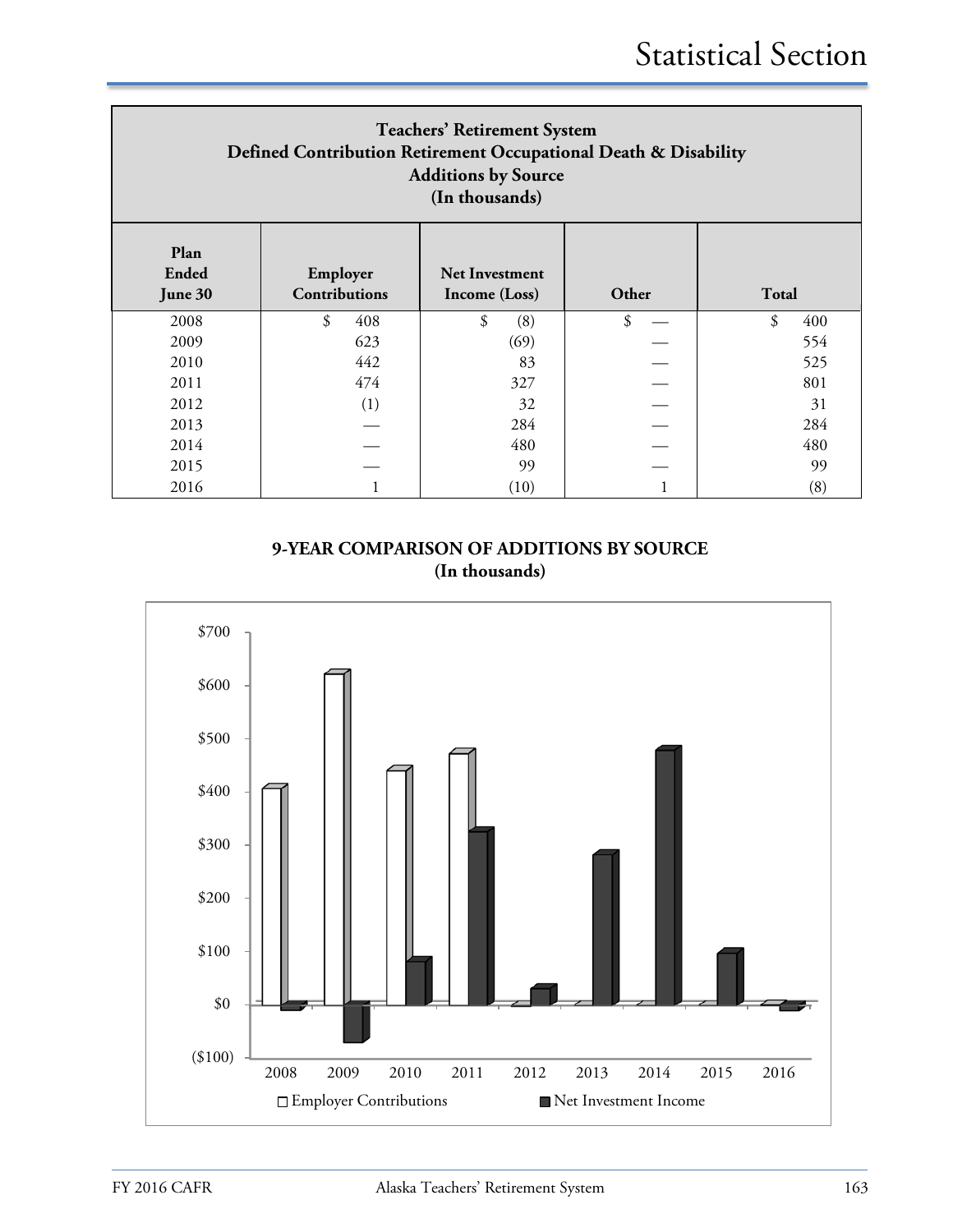| <b>Teachers' Retirement System</b><br>Defined Contribution Retirement Retiree Medical Plan<br><b>Additions by Source</b><br>(In thousands) |           |          |                                   |  |  |  |  |
|--------------------------------------------------------------------------------------------------------------------------------------------|-----------|----------|-----------------------------------|--|--|--|--|
| Plan<br>Ended<br>Employer<br><b>Net Investment</b><br>Contributions<br>Total<br>June 30<br>Income (Loss)                                   |           |          |                                   |  |  |  |  |
| 2007                                                                                                                                       | \$<br>575 | \$<br>15 | $\boldsymbol{\mathcal{S}}$<br>590 |  |  |  |  |
| 2008                                                                                                                                       | 651       | 5        | 656                               |  |  |  |  |
| 2009                                                                                                                                       | 992       | (226)    | 766                               |  |  |  |  |
| 2010                                                                                                                                       | 1,421     | 165      | 1,586                             |  |  |  |  |
| 2011                                                                                                                                       | 1,154     | 793      | 1,947                             |  |  |  |  |
| 2012                                                                                                                                       | 1,160     | 107      | 1,267                             |  |  |  |  |
| 2013                                                                                                                                       | 1,101     | 869      | 1,970                             |  |  |  |  |
| 2014                                                                                                                                       | 1,181     | 1,680    | 2,861                             |  |  |  |  |
| 2015                                                                                                                                       | 5,670     | 477      | 6,147                             |  |  |  |  |
| 2016                                                                                                                                       | 6,317     | 82       | 6,399                             |  |  |  |  |

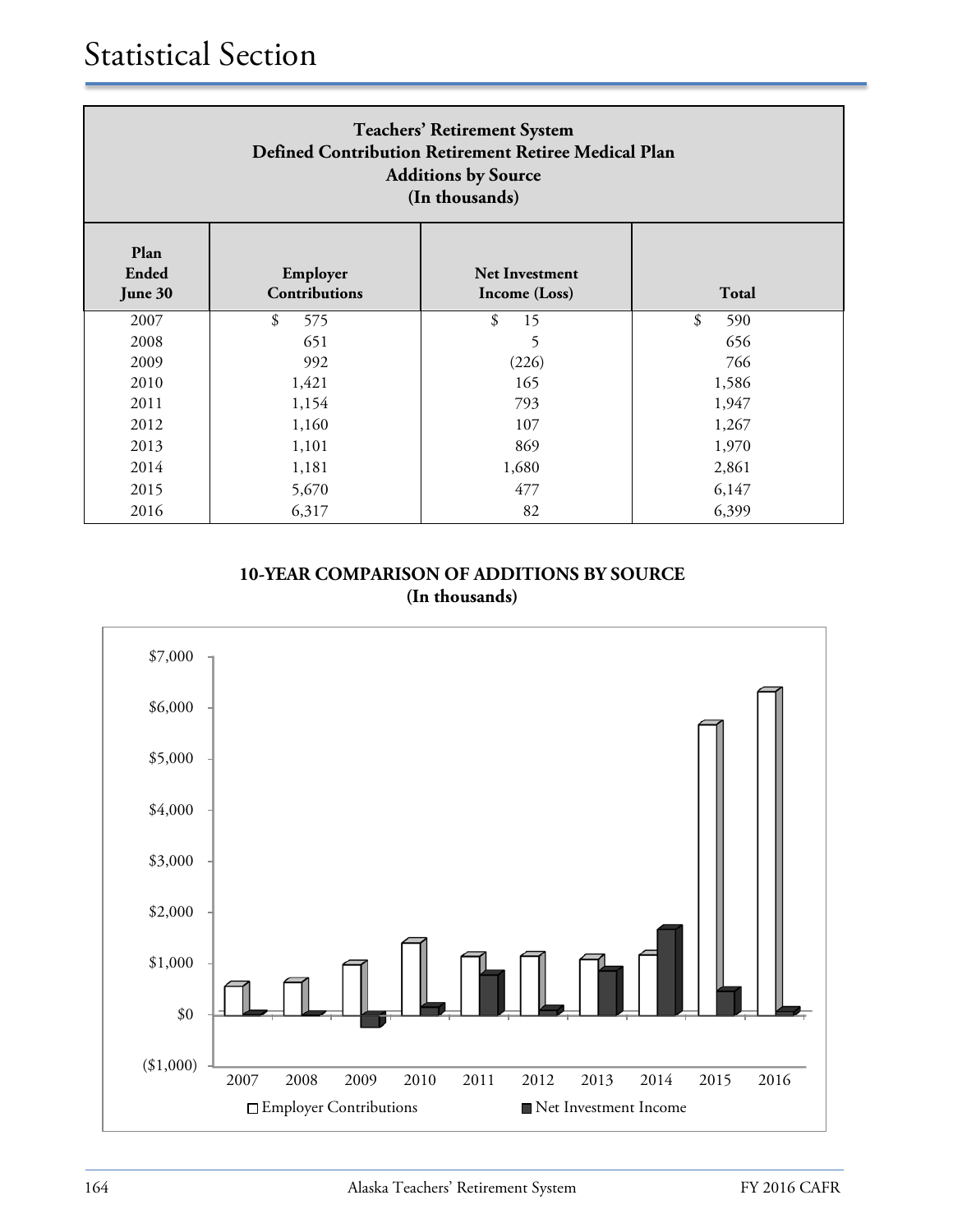| <b>Teachers' Retirement System</b><br>Defined Contribution Retirement Health Reimbursement Arrangement<br><b>Additions by Source</b><br>(In thousands) |                                  |                                        |           |  |  |  |  |
|--------------------------------------------------------------------------------------------------------------------------------------------------------|----------------------------------|----------------------------------------|-----------|--|--|--|--|
| Plan<br><b>Ended</b><br>June 30                                                                                                                        | Employer<br><b>Contributions</b> | <b>Net Investment</b><br>Income (Loss) | Total     |  |  |  |  |
| 2007                                                                                                                                                   | \$<br>947                        | \$<br>27                               | \$<br>974 |  |  |  |  |
| 2008                                                                                                                                                   | 2,127                            | 75                                     | 2,202     |  |  |  |  |
| 2009                                                                                                                                                   | 3,206                            | (556)                                  | 2,650     |  |  |  |  |
| 2010                                                                                                                                                   | 4,344                            | 470                                    | 4,814     |  |  |  |  |
| 2011                                                                                                                                                   | 5,195                            | 2,411                                  | 7,606     |  |  |  |  |
| 2012                                                                                                                                                   | 6,077                            | 414                                    | 6,491     |  |  |  |  |
| 2013                                                                                                                                                   | 6,816                            | 3,263                                  | 10,079    |  |  |  |  |
| 2014                                                                                                                                                   | 7,816                            | 6,846                                  | 14,662    |  |  |  |  |
| 2015                                                                                                                                                   | 8,420                            | 1,758                                  | 10,178    |  |  |  |  |
| 2016                                                                                                                                                   | 9,301                            | 31                                     | 9,332     |  |  |  |  |

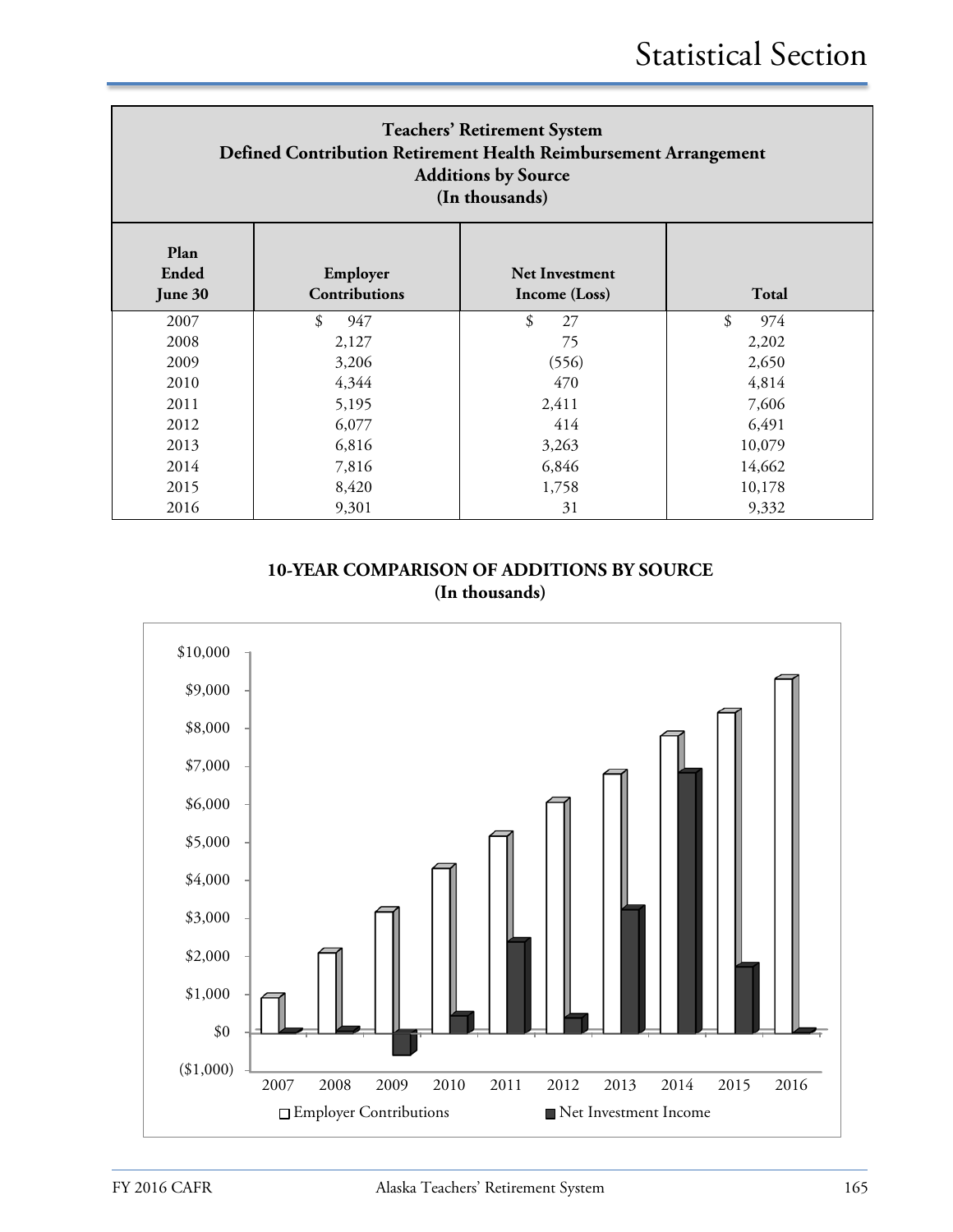| <b>Teachers' Retirement System</b><br><b>Defined Benefit Pension</b><br><b>Deductions by Type</b><br>(In thousands)                               |           |          |         |         |           |               |  |
|---------------------------------------------------------------------------------------------------------------------------------------------------|-----------|----------|---------|---------|-----------|---------------|--|
| Year<br>Refunds of<br><b>Ended</b><br>Pension<br>Healthcare<br>Contributions<br><b>Benefits</b><br>Administrative<br>Transfer<br>Total<br>June 30 |           |          |         |         |           |               |  |
| 2007                                                                                                                                              | \$293,224 | \$96,544 | \$4,535 | \$2,394 | \$        | \$<br>396,697 |  |
| 2008                                                                                                                                              | 306,689   |          | 3,761   | 2,669   | 1,086,620 | 1,399,739     |  |
| 2009                                                                                                                                              | 319,148   |          | 3,622   | 2,537   |           | 325,307       |  |
| 2010                                                                                                                                              | 332,690   |          | 3,472   | 2,698   |           | 338,860       |  |
| 2011                                                                                                                                              | 343,191   |          | 2,798   | 2,806   |           | 348,795       |  |
| 2012                                                                                                                                              | 361,202   |          | 2,637   | 2,847   |           | 366,686       |  |
| 2013                                                                                                                                              | 380,265   |          | 2,668   | 2,989   |           | 385,922       |  |
| 2014                                                                                                                                              | 396,614   |          | 2,387   | 3,160   |           | 402,161       |  |
| 2015                                                                                                                                              | 416,354   |          | 2,191   | 2,789   |           | 421,334       |  |
| 2016                                                                                                                                              | 435,699   |          | 1,883   | 2,648   |           | 440,230       |  |

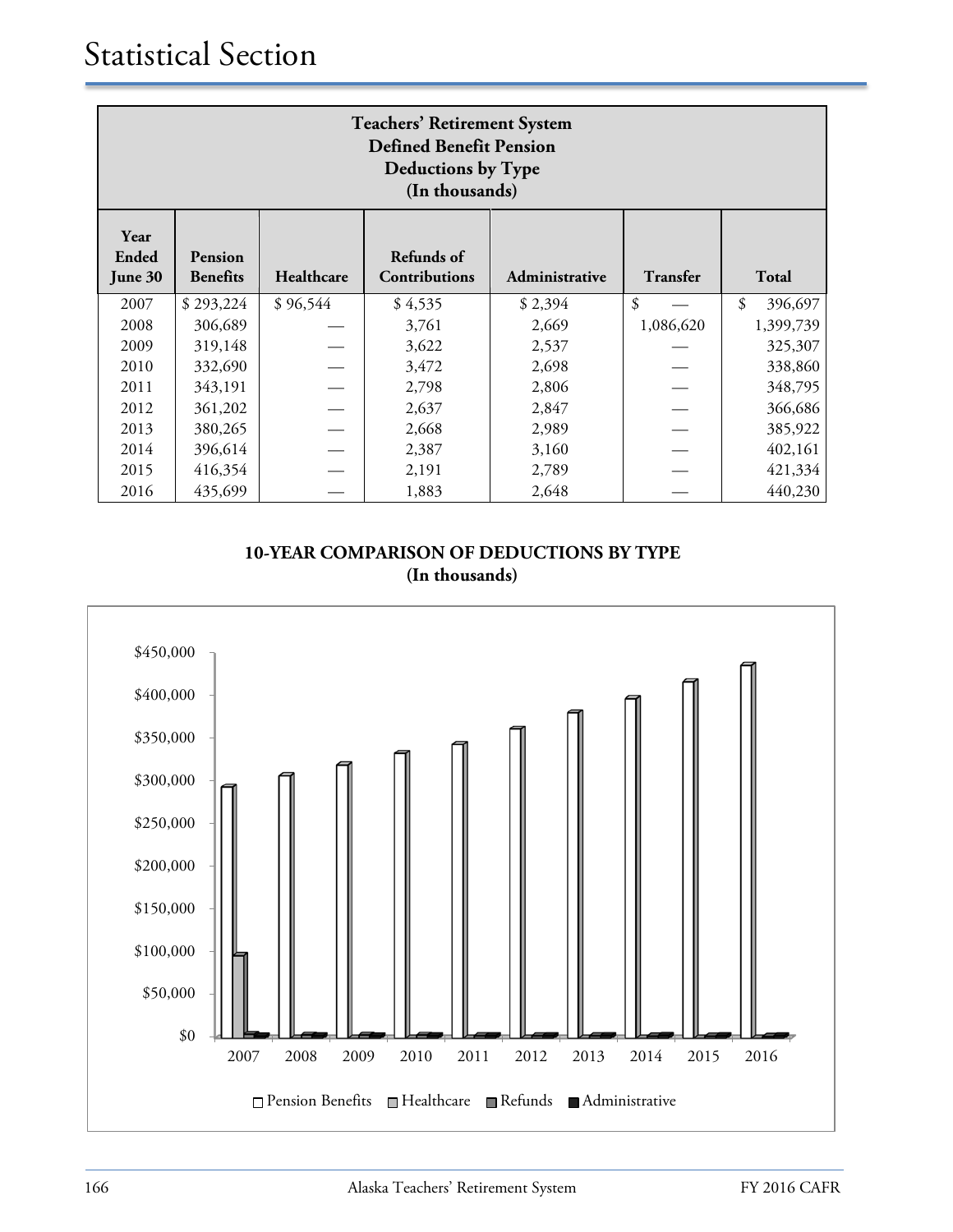| <b>Teachers' Retirement System</b><br>Defined Contribution Retirement Participant Directed<br><b>Deductions by Type</b><br>(In thousands) |                                   |                |                                                              |          |  |  |
|-------------------------------------------------------------------------------------------------------------------------------------------|-----------------------------------|----------------|--------------------------------------------------------------|----------|--|--|
| Plan<br>Ended<br>June 30                                                                                                                  | Refund of<br><b>Contributions</b> | Administrative | <b>Prior Year</b><br><b>Forfeiture Payable</b><br>Adjustment | Total    |  |  |
| 2007                                                                                                                                      | \$<br>20                          | \$<br>16       | \$                                                           | \$<br>36 |  |  |
| 2008                                                                                                                                      | 202                               | 76             |                                                              | 278      |  |  |
| 2009                                                                                                                                      | 445                               | 53             |                                                              | 498      |  |  |
| 2010                                                                                                                                      | 930                               | 123            |                                                              | 1,053    |  |  |
| 2011                                                                                                                                      | 1,688                             | 689            |                                                              | 2,377    |  |  |
| 2012                                                                                                                                      | 2,791                             | 583            |                                                              | 3,374    |  |  |
| 2013                                                                                                                                      | 3,737                             | 731            | 3,247                                                        | 7,715    |  |  |
| 2014                                                                                                                                      | 5,352                             | 929            |                                                              | 6,281    |  |  |
| 2015                                                                                                                                      | 7,041                             | 931            |                                                              | 7,972    |  |  |
| 2016                                                                                                                                      | 7,677                             | 938            |                                                              | 8,615    |  |  |

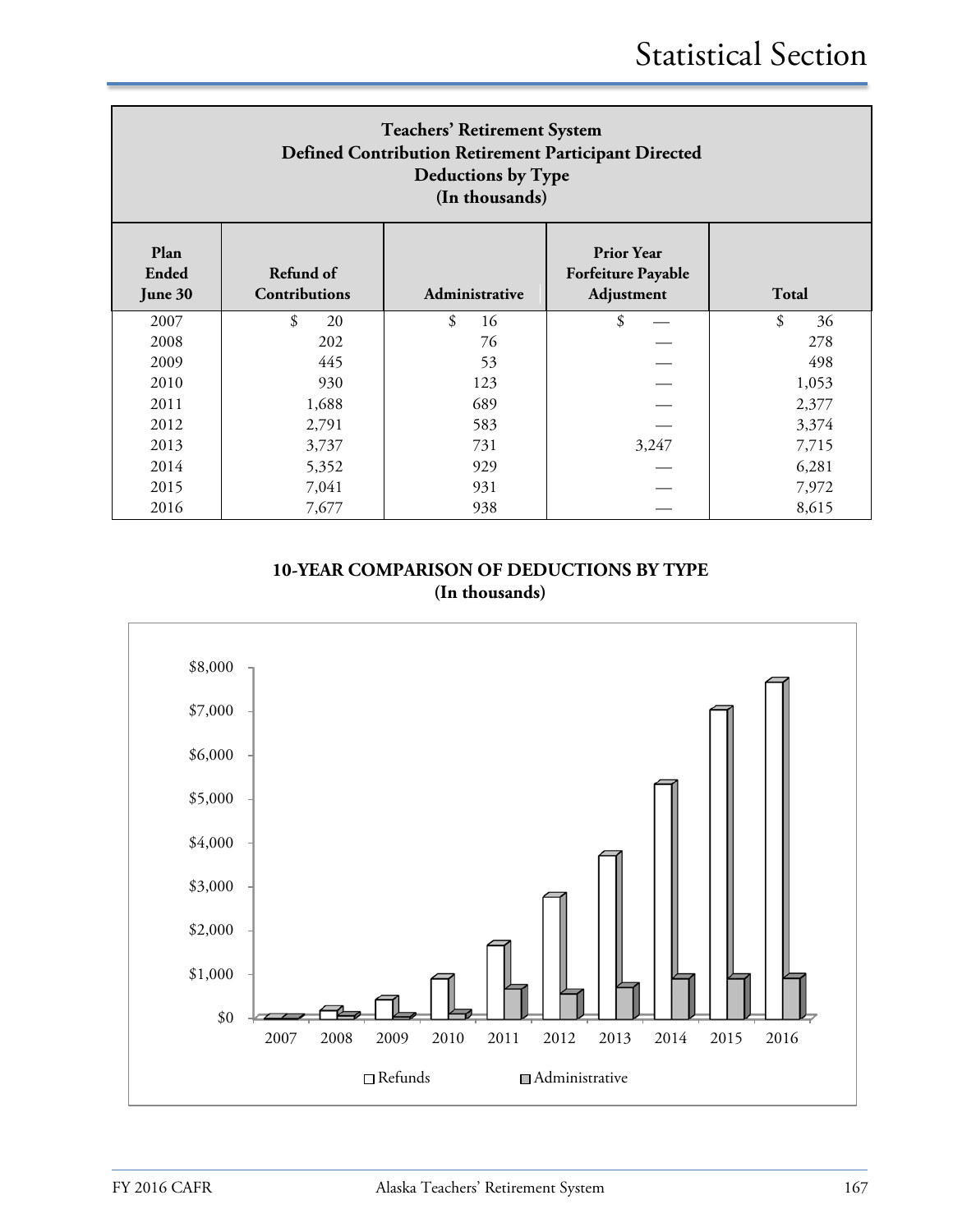| <b>Teachers' Retirement System</b><br>Defined Benefit Alaska Retiree Healthcare Trust<br>Deductions by Type<br>(In thousands) |                             |                |                                 |              |  |  |
|-------------------------------------------------------------------------------------------------------------------------------|-----------------------------|----------------|---------------------------------|--------------|--|--|
| Plan<br>Ended<br>June 30                                                                                                      | Healthcare                  | Administrative | Legal<br><b>Settlement Fees</b> | <b>Total</b> |  |  |
| 2008                                                                                                                          | \$<br>29,494                | \$<br>798      | \$                              | \$<br>30,292 |  |  |
| 2009                                                                                                                          | 89,571                      | 5,812          |                                 | 95,383       |  |  |
| 2010                                                                                                                          | 110,313                     | 3,228          | 10,592                          | 124,133      |  |  |
| 2011                                                                                                                          | 103,405                     | 3,080          |                                 | 106,485      |  |  |
| 2012                                                                                                                          | 110,632                     | 3,251          |                                 | 113,883      |  |  |
| 2013                                                                                                                          | 120,855                     | 3,219          |                                 | 124,074      |  |  |
| 2014                                                                                                                          | 4,338<br>116,781<br>121,119 |                |                                 |              |  |  |
| 2015                                                                                                                          | 109,740                     | 5,484          |                                 | 115,224      |  |  |
| 2016                                                                                                                          | 122,954                     | 5,511          |                                 | 128,465      |  |  |

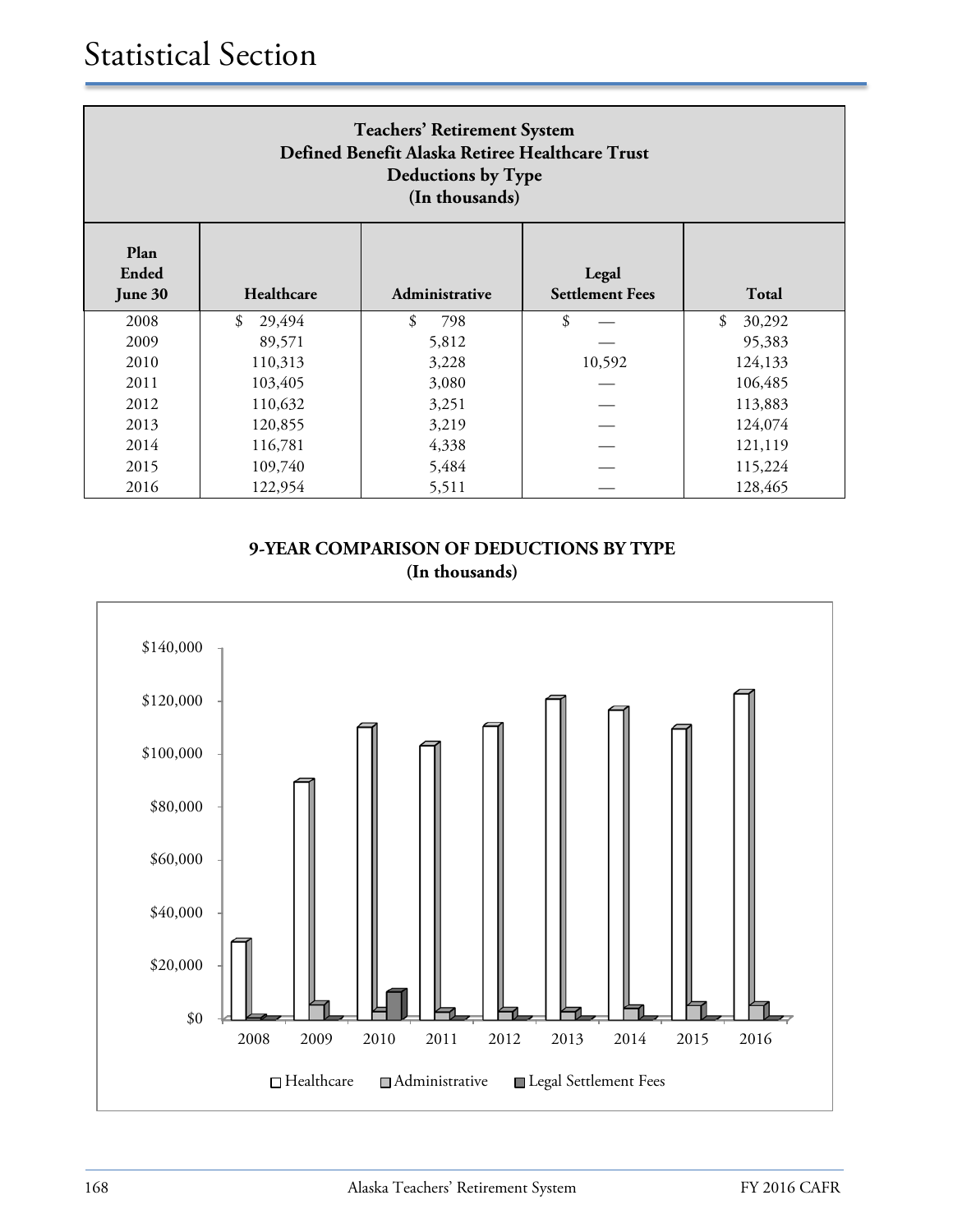| <b>Teachers' Retirement System</b><br>Defined Contribution Retirement Occupational Death & Disability<br><b>Deductions by Type</b><br>(In thousands) |            |                |       |  |  |  |
|------------------------------------------------------------------------------------------------------------------------------------------------------|------------|----------------|-------|--|--|--|
| Plan<br><b>Ended</b><br>June 30                                                                                                                      | Healthcare | Administrative | Total |  |  |  |
| 2008                                                                                                                                                 | \$         | \$             | \$    |  |  |  |
| 2009                                                                                                                                                 |            |                |       |  |  |  |
| 2010                                                                                                                                                 |            |                |       |  |  |  |
| 2011                                                                                                                                                 |            |                |       |  |  |  |
| 2012                                                                                                                                                 |            |                |       |  |  |  |
| 2013                                                                                                                                                 |            |                |       |  |  |  |
| 2014                                                                                                                                                 |            |                |       |  |  |  |
| 2015                                                                                                                                                 |            | 21             | 21    |  |  |  |
| 2016                                                                                                                                                 |            | 8              | 8     |  |  |  |

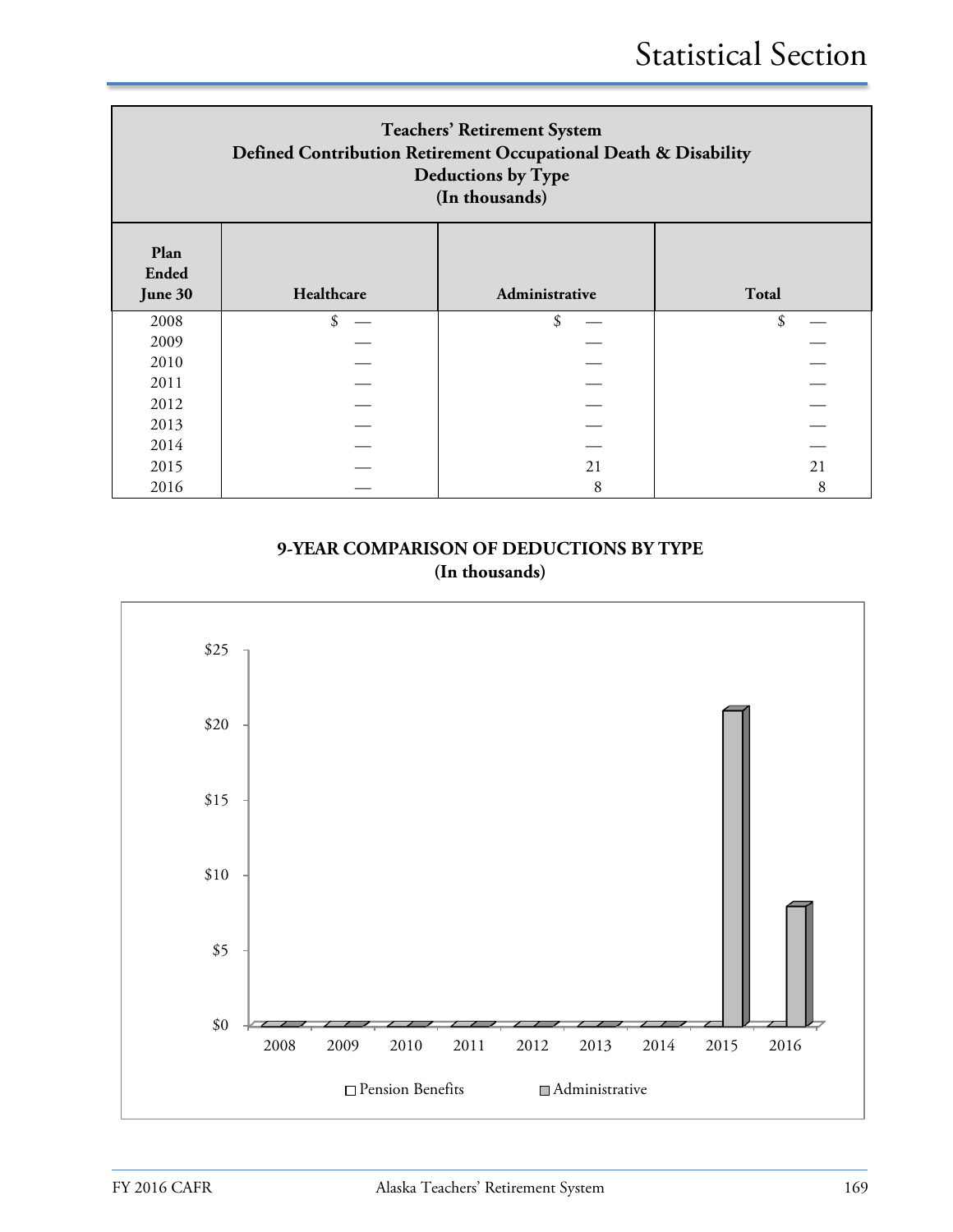| <b>Teachers' Retirement System</b><br><b>Defined Contribution Retirement Medical Plan</b><br>Deductions by Type<br>(In thousands) |        |    |    |  |  |  |
|-----------------------------------------------------------------------------------------------------------------------------------|--------|----|----|--|--|--|
| Plan<br><b>Ended</b><br>Healthcare<br>Administrative<br><b>Total</b><br>June 30                                                   |        |    |    |  |  |  |
| 2007                                                                                                                              | \$     | \$ | \$ |  |  |  |
| 2008                                                                                                                              |        |    |    |  |  |  |
| 2009                                                                                                                              |        |    |    |  |  |  |
| 2010                                                                                                                              |        |    |    |  |  |  |
| 2011                                                                                                                              |        |    |    |  |  |  |
| 2012                                                                                                                              |        |    |    |  |  |  |
| 2013                                                                                                                              |        | 3  | 3  |  |  |  |
| 2014                                                                                                                              | 3<br>3 |    |    |  |  |  |
| 2015                                                                                                                              |        | 18 | 18 |  |  |  |
| 2016                                                                                                                              |        | 86 | 86 |  |  |  |

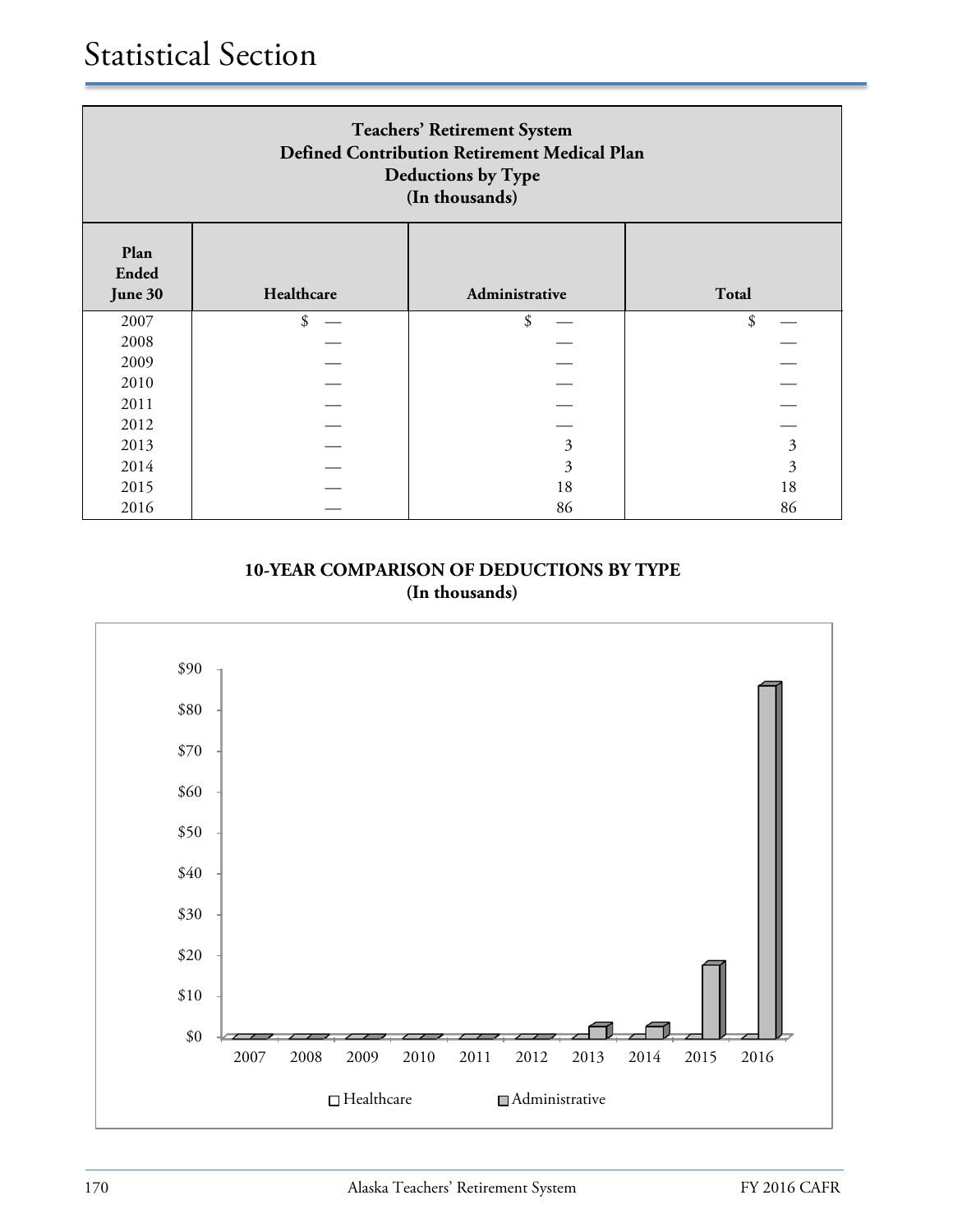| <b>Teachers' Retirement System</b><br>Defined Contribution Retirement Health Reimbursement Arrangement<br>Deductions by Type<br>(In thousands) |            |                |       |  |  |  |
|------------------------------------------------------------------------------------------------------------------------------------------------|------------|----------------|-------|--|--|--|
| Plan<br><b>Ended</b><br>June 30                                                                                                                | Healthcare | Administrative | Total |  |  |  |
| 2007                                                                                                                                           | \$         | \$             | \$    |  |  |  |
| 2008                                                                                                                                           |            |                |       |  |  |  |
| 2009                                                                                                                                           |            |                |       |  |  |  |
| 2010                                                                                                                                           |            |                |       |  |  |  |
| 2011                                                                                                                                           |            |                |       |  |  |  |
| 2012                                                                                                                                           |            |                |       |  |  |  |
| 2013                                                                                                                                           |            | 3              | 3     |  |  |  |
| 2014                                                                                                                                           |            | 3              | 3     |  |  |  |
| 2015                                                                                                                                           |            |                |       |  |  |  |
| 2016                                                                                                                                           |            |                |       |  |  |  |

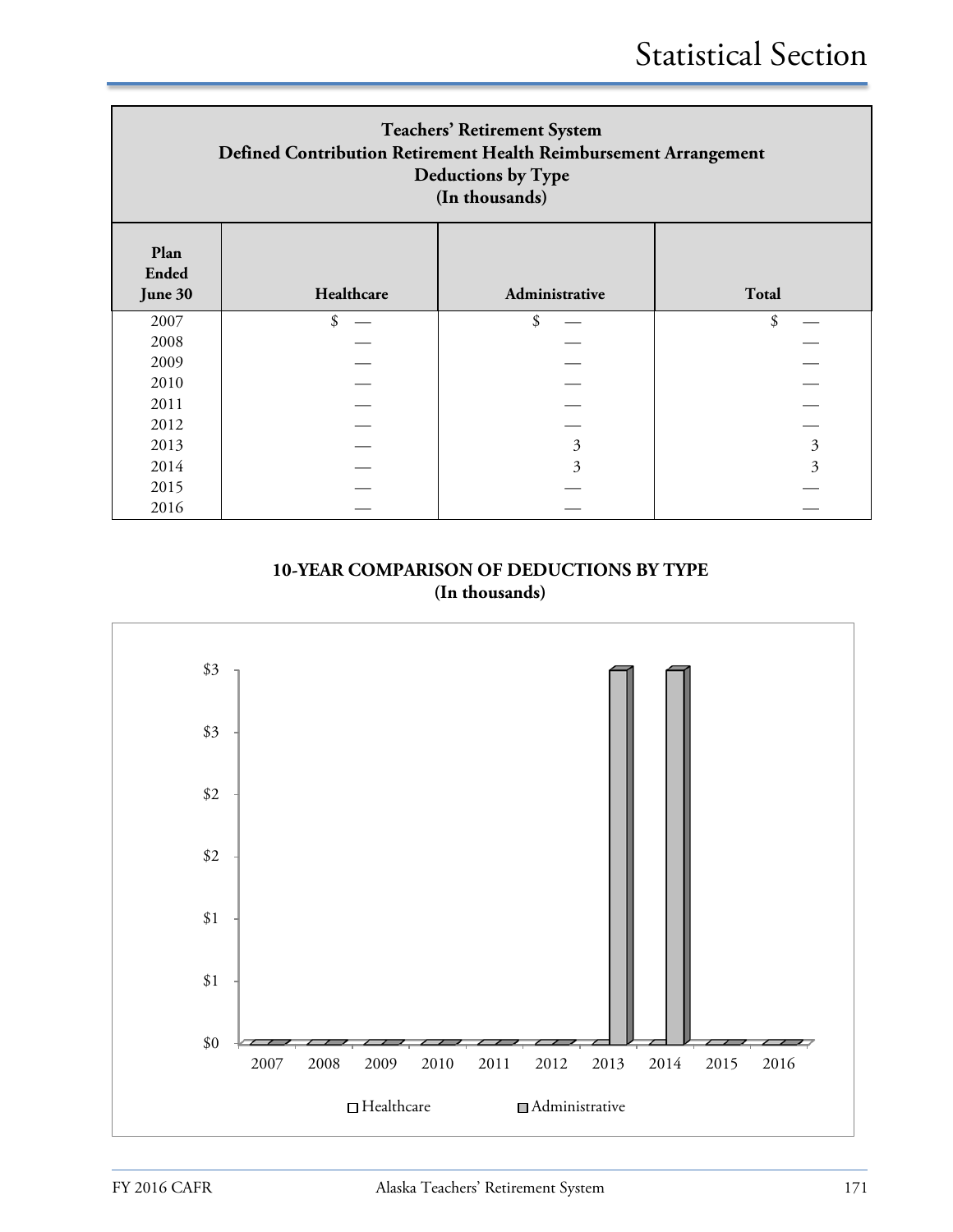| <b>Teachers' Retirement System</b><br><b>Schedule of Average Pension Benefit Payments</b><br><b>New Benefit Recipients</b>                      |             |               |               |                                  |                |                |               |
|-------------------------------------------------------------------------------------------------------------------------------------------------|-------------|---------------|---------------|----------------------------------|----------------|----------------|---------------|
|                                                                                                                                                 |             |               |               | <b>Years of Credited Service</b> |                |                |               |
|                                                                                                                                                 | $0 - 4$     | $5 - 9$       | $10 - 14$     | $15 - 19$                        | $20 - 24$      | $25 - 29$      | $30+$         |
| Period 7/1/09 - 6/30/10 <sup>(1)</sup> :<br>Average Monthly Benefit<br>Number of Recipients                                                     | \$482<br>14 | \$1,020<br>50 | \$1,343<br>63 | \$2,263<br>85                    | \$2,992<br>109 | \$4,120<br>79  | \$6,263<br>49 |
| Period 7/1/10 - 6/30/11(1):<br>Average Monthly Benefit<br>Number of Recipients                                                                  | \$146<br>5  | \$902<br>68   | \$1,432<br>63 | \$2,328<br>77                    | \$3,131<br>118 | \$4,283<br>104 | \$5,496<br>67 |
| Period 7/1/11 - 6/30/12 <sup>(1)</sup> :<br>Average Monthly Benefit<br>Number of Recipients                                                     | \$353<br>11 | \$1,064<br>43 | \$1,512<br>62 | \$2,241<br>61                    | \$3,276<br>118 | \$4,320<br>81  | \$5,739<br>58 |
| Period 7/1/12 - 6/30/13 <sup>(1)</sup> :<br>Average Monthly Benefit<br>Number of Recipients                                                     | \$253<br>10 | \$1,030<br>57 | \$1,496<br>67 | \$2,450<br>90                    | \$3,281<br>101 | \$4,384<br>79  | \$6,052<br>64 |
| Period 7/1/13 - 6/30/14 <sup>(1)</sup> :<br>Average Monthly Benefit<br>Number of Recipients                                                     | \$235<br>8  | \$904<br>31   | \$1,435<br>31 | \$2,398<br>28                    | \$3,016<br>22  | \$4,073<br>18  | \$7,485<br>12 |
| Period $7/1/14 - 6/30/15$ <sup>(1)</sup> :<br>Average Monthly Benefit<br>Number of Recipients<br>$\mathbf{v}$ and $\mathbf{v}$ and $\mathbf{v}$ | \$349<br>11 | \$1,041<br>33 | \$1,342<br>70 | \$2,205<br>67                    | \$3,267<br>137 | \$4,220<br>125 | \$5,900<br>94 |

"Average Monthly Benefit" includes post-retirement pension adjustments and cost-of-living increases.

(1) Does not include beneficiaries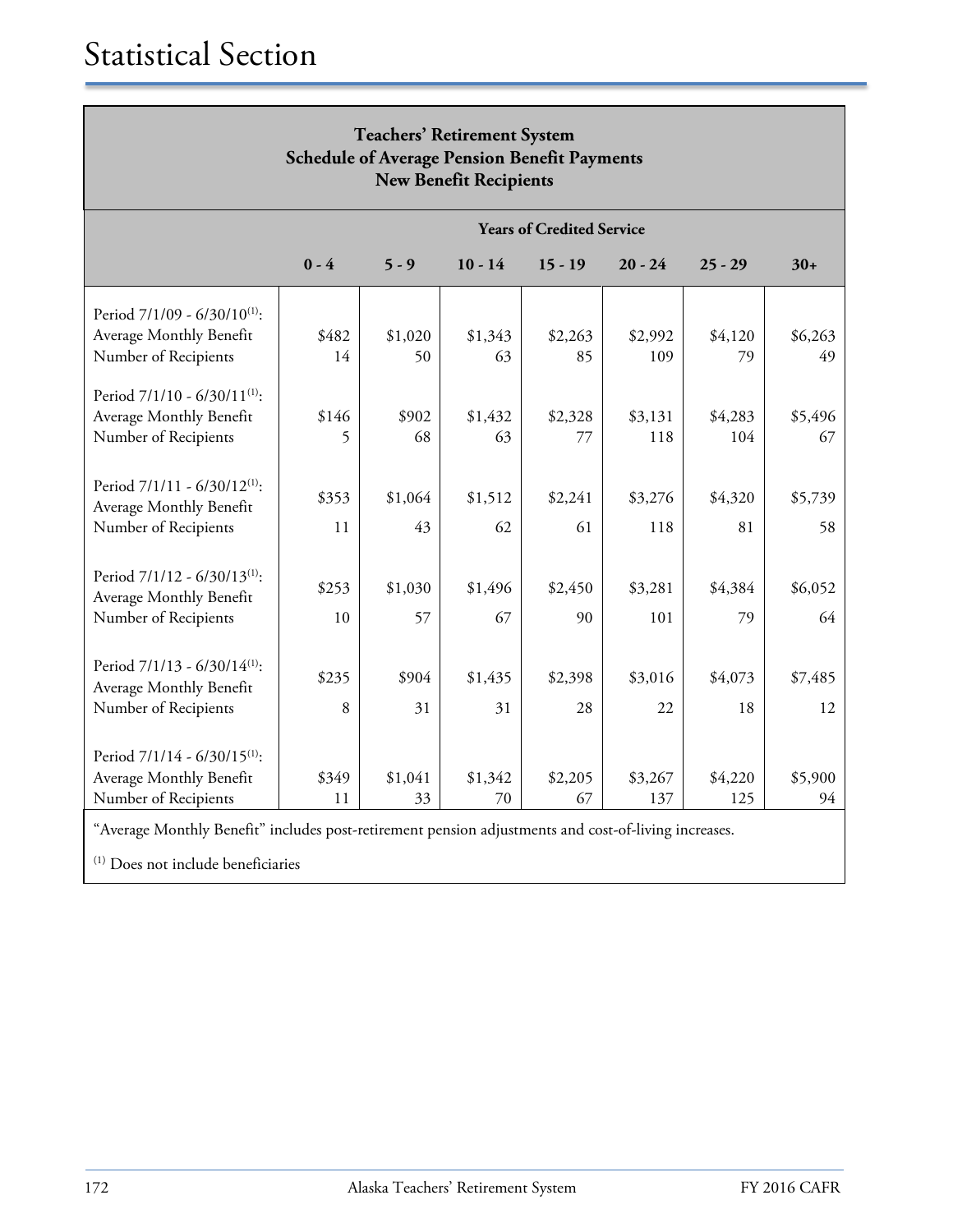| <b>Teachers' Retirement System</b><br>Schedule of Pension and Healthcare Benefits Deductions by Type<br>(In thousands) |                |                   |                 |           |            |           |  |  |
|------------------------------------------------------------------------------------------------------------------------|----------------|-------------------|-----------------|-----------|------------|-----------|--|--|
| Year<br>Ended<br>June 30                                                                                               | <b>Service</b> | <b>Disability</b> | <b>Survivor</b> | Dependent | Healthcare | Total     |  |  |
| 2007                                                                                                                   | 281,879<br>\$  | \$2,193           | \$9,146         | \$6       | \$96,544   | \$389,768 |  |  |
| 2008                                                                                                                   | 294,807        | 1,889             | 9,974           | 18        | 99,583     | 406,271   |  |  |
| 2009                                                                                                                   | 306,748        | 1,692             | 10,688          | 20        | 103,093    | 422,241   |  |  |
| 2010                                                                                                                   | 319,109        | 1,757             | 11,787          | 37        | 117,556    | 450,246   |  |  |
| 2011                                                                                                                   | 329,308        | 1,337             | 12,499          | 47        | 133,152    | 476,343   |  |  |
| 2012                                                                                                                   | 346,538        | 1,222             | 13,398          | 45        | 146,309    | 507,512   |  |  |
| 2013                                                                                                                   | 364,387        | 1,377             | 14,467          | 34        | 160,337    | 540,602   |  |  |
| 2014                                                                                                                   | 379,594        | 1,231             | 15,703          | 86        | 166,631    | 563,245   |  |  |
| 2015                                                                                                                   | 398,280        | 1,211             | 16,781          | 82        | 109,740    | 526,094   |  |  |
| 2016                                                                                                                   | 415,963        | 1,279             | 18,360          | 97        | 122,954    | 558,653   |  |  |

## **20-YEAR COMPARISON OF RETIREE MONTHLY COMPOSITE MEDICAL PREMIUMS**

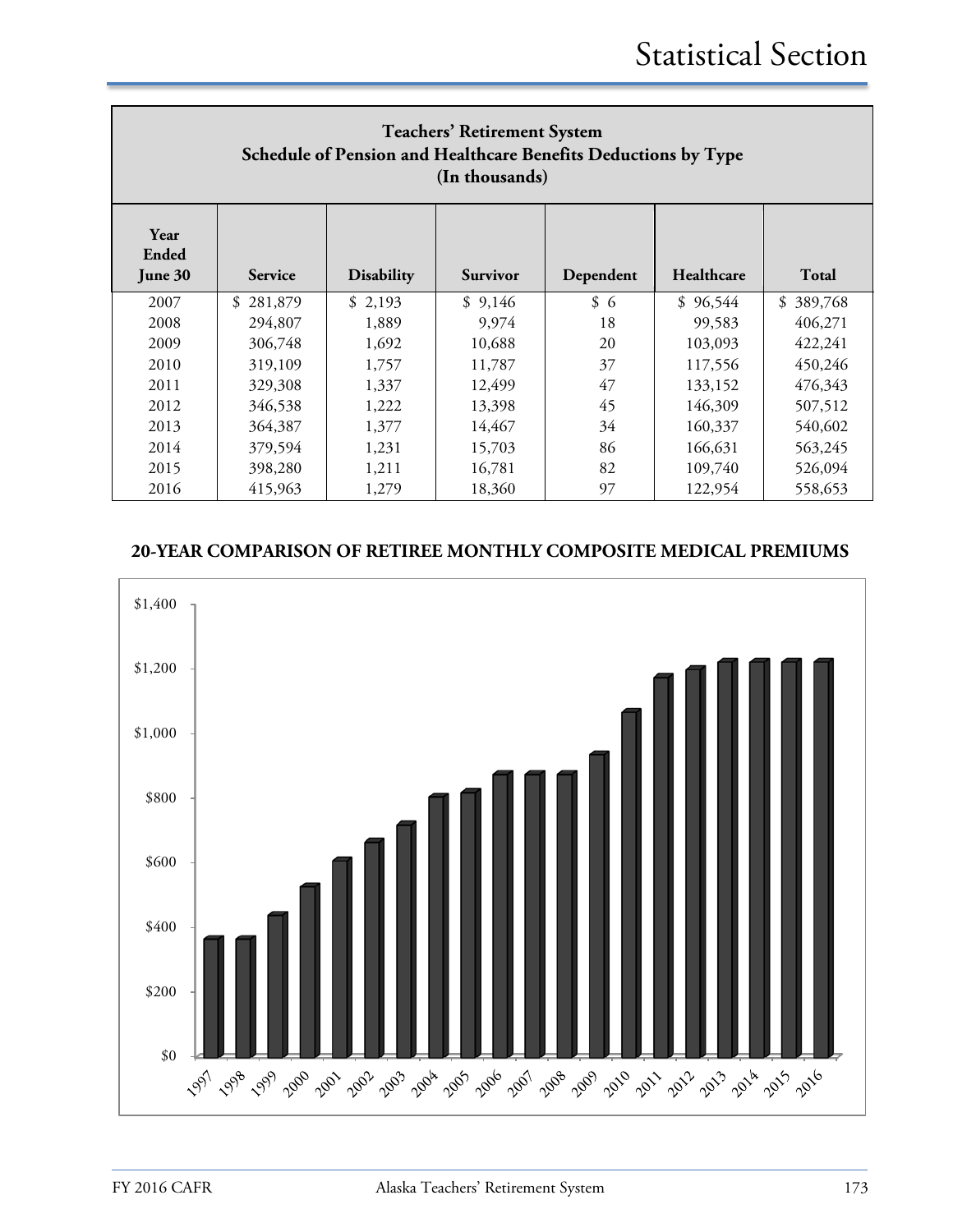| <b>Teachers' Retirement System</b><br>Schedule of Pension Benefit Recipients by Type of Pension Benefit<br>Valuation as of June 30, 2015 |                  |                           |                                |                   |  |  |  |
|------------------------------------------------------------------------------------------------------------------------------------------|------------------|---------------------------|--------------------------------|-------------------|--|--|--|
| Amount of                                                                                                                                | Number           |                           | <b>Type of Pension Benefit</b> |                   |  |  |  |
| Monthly<br><b>Pension Benefit</b>                                                                                                        | of<br>Recipients | <b>Regular Retirement</b> | <b>Survivor Payment</b>        | <b>Disability</b> |  |  |  |
| \$<br>300<br>$1 -$                                                                                                                       | 210              | 151                       | 59                             |                   |  |  |  |
| 600<br>$301 -$                                                                                                                           | 371              | 270                       | 101                            |                   |  |  |  |
| $601 -$<br>900                                                                                                                           | 632              | 512                       | 120                            |                   |  |  |  |
| $901 - 1,200$                                                                                                                            | 787              | 646                       | 141                            |                   |  |  |  |
| $1,201 - 1,500$                                                                                                                          | 701              | 553                       | 148                            |                   |  |  |  |
| $1,501 - 1,800$                                                                                                                          | 683              | 548                       | 135                            |                   |  |  |  |
| $1,801 - 2,100$                                                                                                                          | 685              | 575                       | 110                            |                   |  |  |  |
| $2,101 - 2,400$                                                                                                                          | 829              | 735                       | 94                             |                   |  |  |  |
| $2,401 - 2,700$                                                                                                                          | 999              | 927                       | 71                             | 1                 |  |  |  |
| $2,701 - 3,000$                                                                                                                          | 964              | 916                       | 46                             | $\overline{2}$    |  |  |  |
| $3,001 - 3,300$                                                                                                                          | 937              | 906                       | 26                             | 5                 |  |  |  |
| $3,301 - 3,600$                                                                                                                          | 840              | 821                       | 14                             | 5                 |  |  |  |
| $3,601 - 3,900$                                                                                                                          | 788              | 764                       | 16                             | 8                 |  |  |  |
| $3,901 - 4,200$                                                                                                                          | 641              | 634                       | 5                              | $\overline{2}$    |  |  |  |
| over 4,200                                                                                                                               | 2,351            | 2,329                     | 16                             | 6                 |  |  |  |
| <b>Totals</b>                                                                                                                            | 12,418           | 11,287                    | 1,102                          | 29                |  |  |  |

| <b>Teachers' Retirement System</b> |                                                          |                   |                |                                     |                           |  |  |
|------------------------------------|----------------------------------------------------------|-------------------|----------------|-------------------------------------|---------------------------|--|--|
|                                    | Schedule of Pension Benefit Recipients by Option Elected |                   |                |                                     |                           |  |  |
|                                    | Valuation as of June 30, 2015                            |                   |                |                                     |                           |  |  |
|                                    |                                                          |                   |                |                                     |                           |  |  |
| Amount of                          | <b>Number</b>                                            |                   | 75% Joint      | <b>Option Selected</b><br>50% Joint |                           |  |  |
| Monthly                            | of                                                       | <b>Whole Life</b> | and Contingent | and Contingent                      | 66 2/3% Joint and         |  |  |
| <b>Pension Benefit</b>             | Recipients                                               | <b>Annuity</b>    | <b>Annuity</b> | <b>Annuity</b>                      | <b>Contingent Annuity</b> |  |  |
| \$<br>300<br>$1 -$                 | 210                                                      | 126               | 43             | 34                                  | 7                         |  |  |
| 600<br>$301 -$                     | 371                                                      | 192               | 77             | 82                                  | 20                        |  |  |
| $601 - 900$                        | 632                                                      | 325               | 143            | 129                                 | 35                        |  |  |
| $901 - 1,200$                      | 787                                                      | 434               | 178            | 143                                 | 32                        |  |  |
| $1,201 - 1,500$                    | 701                                                      | 381               | 157            | 139                                 | 24                        |  |  |
| $1,501 - 1,800$                    | 683                                                      | 366               | 152            | 137                                 | 28                        |  |  |
| $1,801 - 2,100$                    | 685                                                      | 348               | 158            | 155                                 | 24                        |  |  |
| $2,101 - 2,400$                    | 829                                                      | 390               | 201            | 212                                 | 26                        |  |  |
| $2,401 - 2,700$                    | 999                                                      | 470               | 238            | 262                                 | 29                        |  |  |
| $2,701 - 3,000$                    | 964                                                      | 446               | 225            | 263                                 | 30                        |  |  |
| $3,001 - 3,300$                    | 937                                                      | 435               | 209            | 267                                 | 26                        |  |  |
| $3,301 - 3,600$                    | 840                                                      | 412               | 166            | 245                                 | 17                        |  |  |
| $3,601 - 3,900$                    | 788                                                      | 395               | 152            | 213                                 | 28                        |  |  |
| $3,901 - 4,200$                    | 641                                                      | 317               | 106            | 206                                 | 12                        |  |  |
| over 4,200                         | 2,351                                                    | 1,085             | 371            | 829                                 | 66                        |  |  |
| <b>Totals</b>                      | 12,418                                                   | 6,122             | 2,576          | 3,316                               | 404                       |  |  |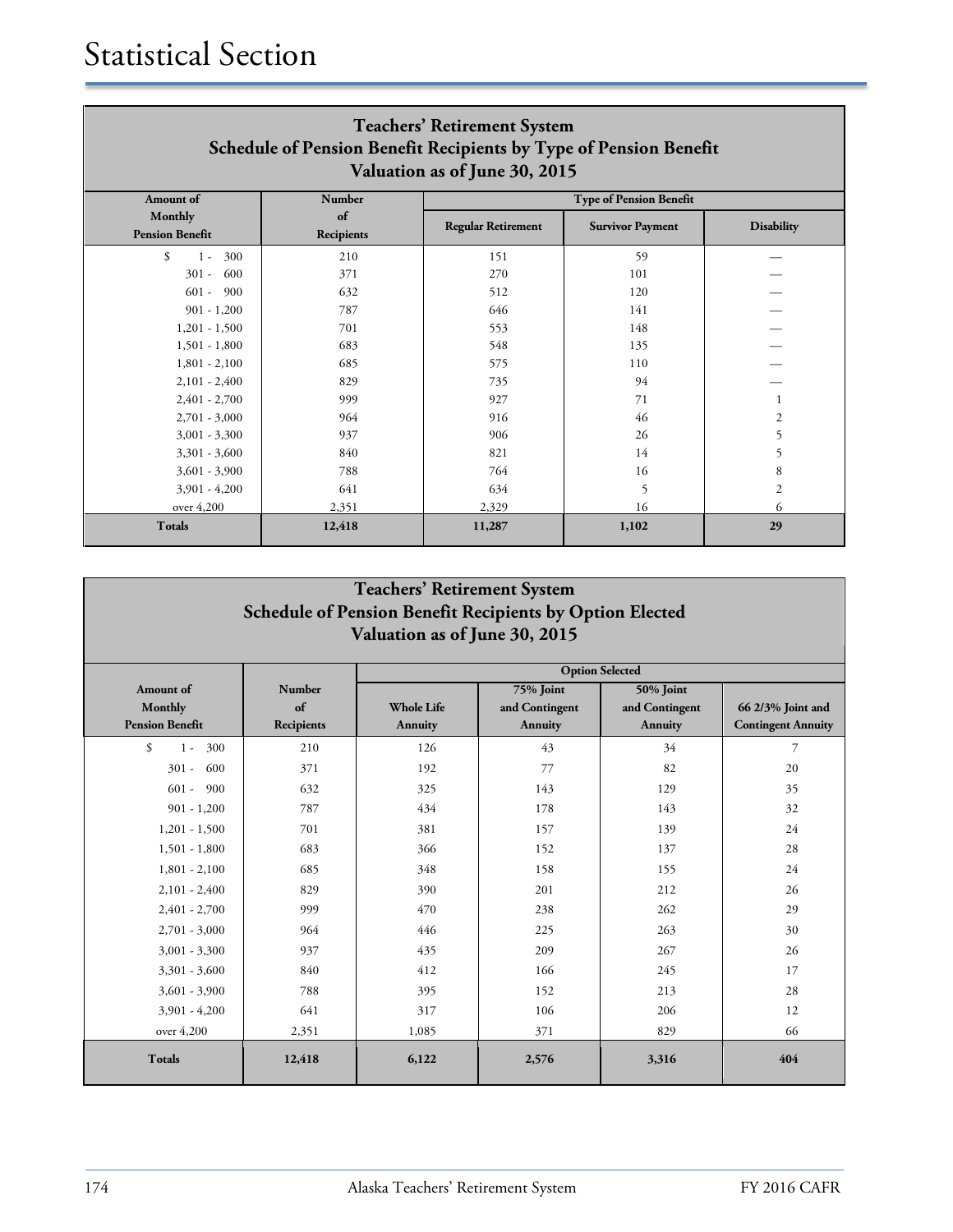| <b>Teachers' Retirement System</b><br><b>System Membership by Status</b> |        |                                                            |                                      |                                                      |              |  |  |
|--------------------------------------------------------------------------|--------|------------------------------------------------------------|--------------------------------------|------------------------------------------------------|--------------|--|--|
| <b>Year Ended</b><br>June 30                                             | Active | <b>Retirees</b><br>Disabilitants &<br><b>Beneficiaries</b> | <b>Vested</b><br><b>Terminations</b> | <b>Nonvested</b><br><b>Terminations</b><br>w/Balance | <b>Total</b> |  |  |
| 2006                                                                     | 9,710  | 9,386                                                      | 795                                  | 3,085                                                | 22,976       |  |  |
| 2007                                                                     | 9,107  | 9,678                                                      | 846                                  | 3,044                                                | 22,675       |  |  |
| 2008                                                                     | 8,531  | 10,026                                                     | 873                                  | 2,971                                                | 22,401       |  |  |
| 2009                                                                     | 8,226  | 10,255                                                     | 884                                  | 2,830                                                | 22,195       |  |  |
| 2010                                                                     | 7,832  | 10,598                                                     | 840                                  | 2,789                                                | 22,059       |  |  |
| 2011                                                                     | 7,303  | 11,016                                                     | 852                                  | 2,675                                                | 21,846       |  |  |
| 2012                                                                     | 6,845  | 11,301                                                     | 868                                  | 2,559                                                | 21,573       |  |  |
| 2013                                                                     | 6,352  | 11,705                                                     | 906                                  | 2,448                                                | 21,411       |  |  |
| 2014                                                                     | 5,861  | 11,750                                                     | 1,274                                | 2,328                                                | 21,213       |  |  |
| 2015                                                                     | 5,502  | 12,418                                                     | 890                                  | 2,218                                                | 21,028       |  |  |

## **10-YEAR COMPARISON OF ACTIVE MEMBERS AND RETIREES, DISABILITANTS, AND BENEFICIARIES**

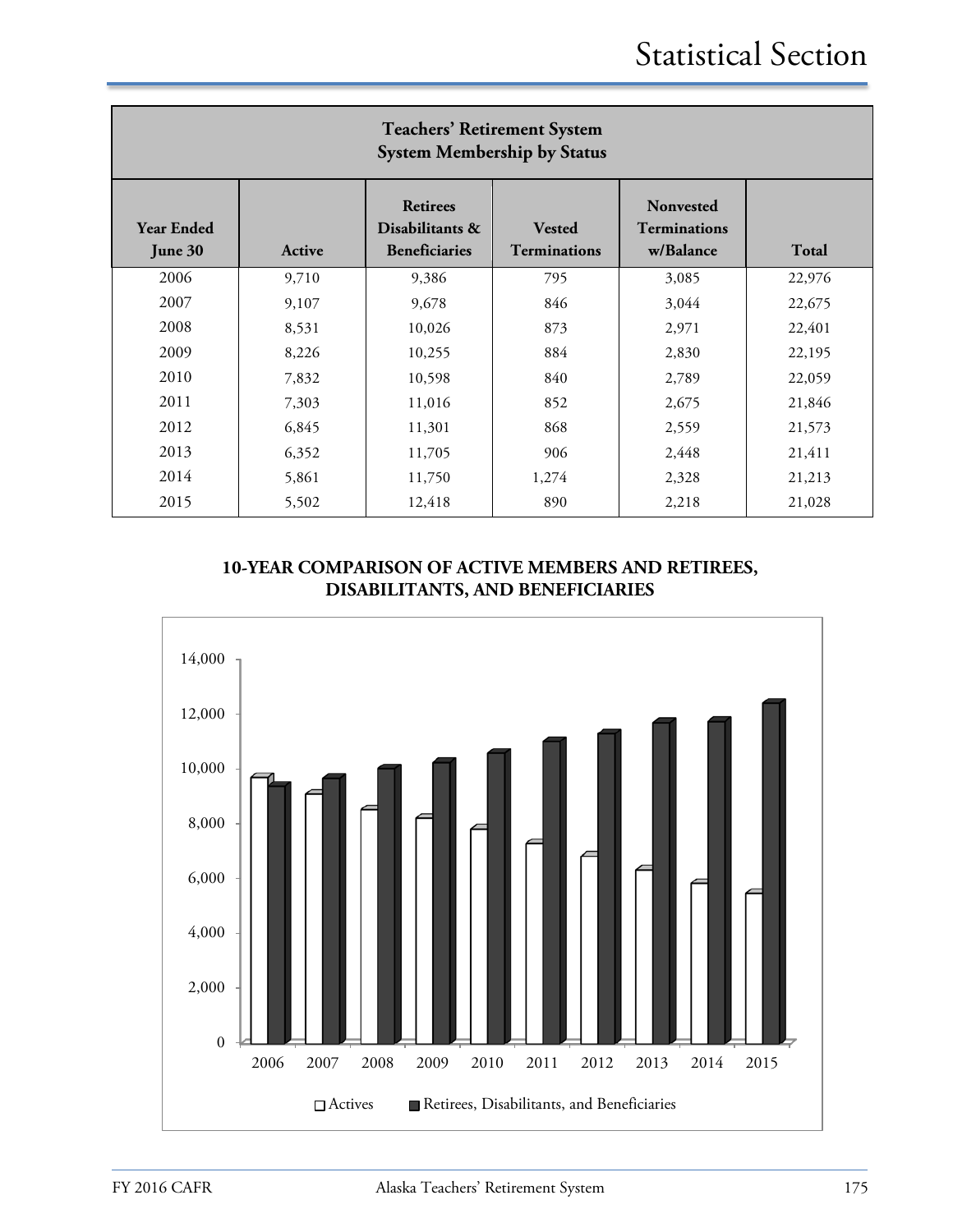| <b>Teachers' Retirement System</b><br><b>Principal Participating Employers</b><br>June 30, 2016 |                               |                |                                                         |
|-------------------------------------------------------------------------------------------------|-------------------------------|----------------|---------------------------------------------------------|
| Employer                                                                                        | Non-retired<br><b>Members</b> | Rank           | Percentage<br>of Total<br>Non-retired<br><b>Members</b> |
| Anchorage School District                                                                       | 4,929                         |                | 32.30%                                                  |
| Matanuska-Susitna Borough School District                                                       | 1,592                         | $\overline{2}$ | 10.43                                                   |
| Fairbanks North Star Borough School District<br>Total                                           | 1.324<br>7,845                | 3              | - 8.68<br>51.41\%                                       |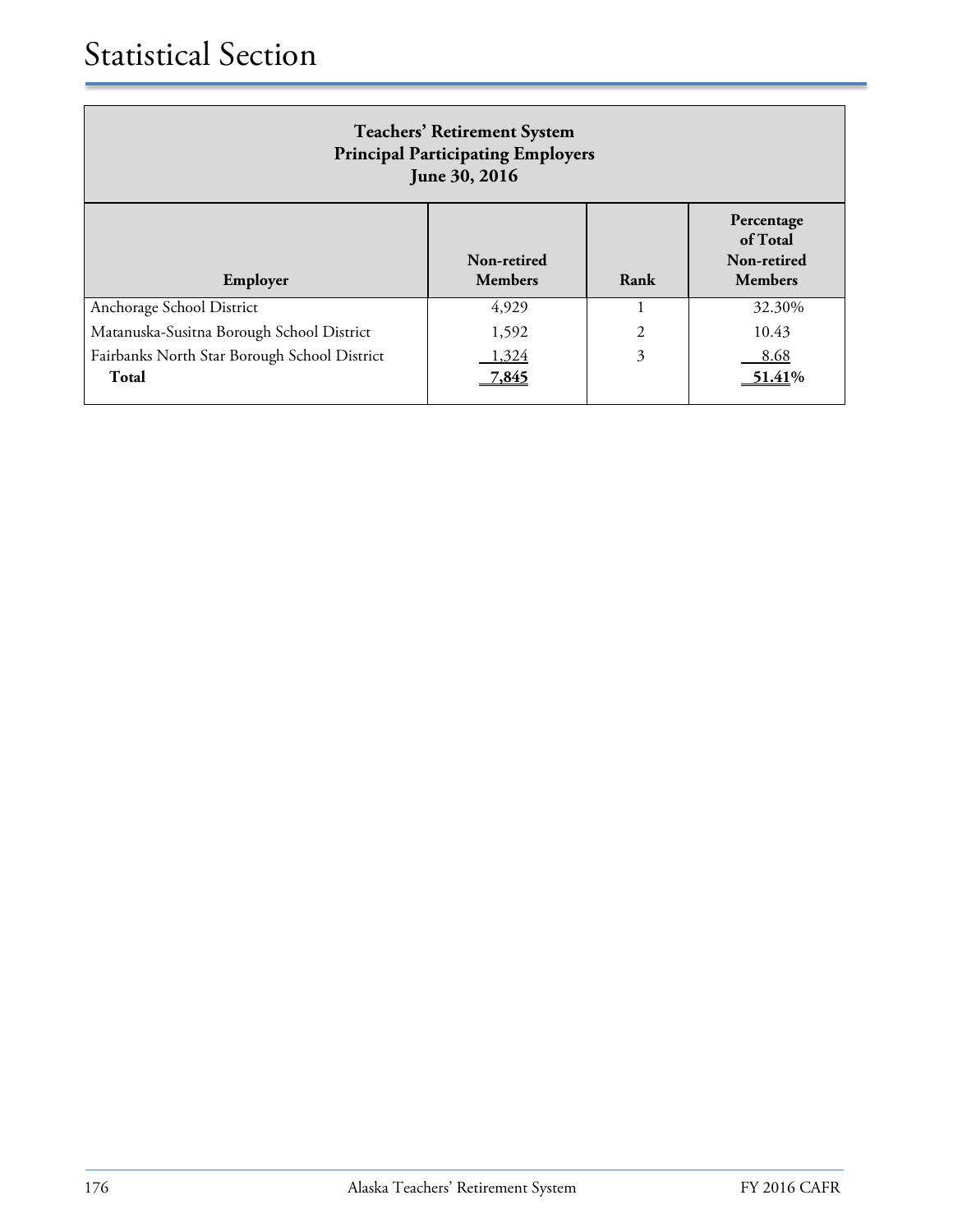#### **Teachers' Retirement System Participating Employers June 30, 2016**

Alaska Department of Education Alaska Gateway School District Aleutian Region School District Aleutians East Borough School District Anchorage School District Annette Island School District

Bering Strait School District Bristol Bay Borough School District

Chatham School District Chugach School District Copper River School District Cordova City School District Craig City School District

Delta-Greely School District Denali Borough School District Dillingham City School District

Fairbanks North Star Borough School District

Galena City School District

Haines Borough School District Hoonah City School District Hydaburg City School District

Iditarod Area School District

Juneau School District, City and Borough of

Kake City School District Kashunamiut School District Kenai Peninsula Borough School District Ketchikan Gateway Borough School District Klawock City School District Kodiak Island Borough School District Kuspuk School District

Lake and Peninsula Borough School District Lower Kuskokwim School District Lower Yukon School District

Matanuska-Susitna Borough School District

Nenana City School District Nome City School District North Slope Borough School District Northwest Arctic Borough School District

Pelican City School District Petersburg City School District Pribilof School District

Saint Mary's School District Sitka Borough School District Skagway City School District Southeast Island School District Southeast Regional Resource Center Southwest Region School District Special Education Service Agency

Tanana School District

Unalaska City School District University of Alaska

Valdez City School District

Wrangell Public School District

Yakutat School District Yukon Flats School District Yukon-Koyukuk School District Yupiit School District